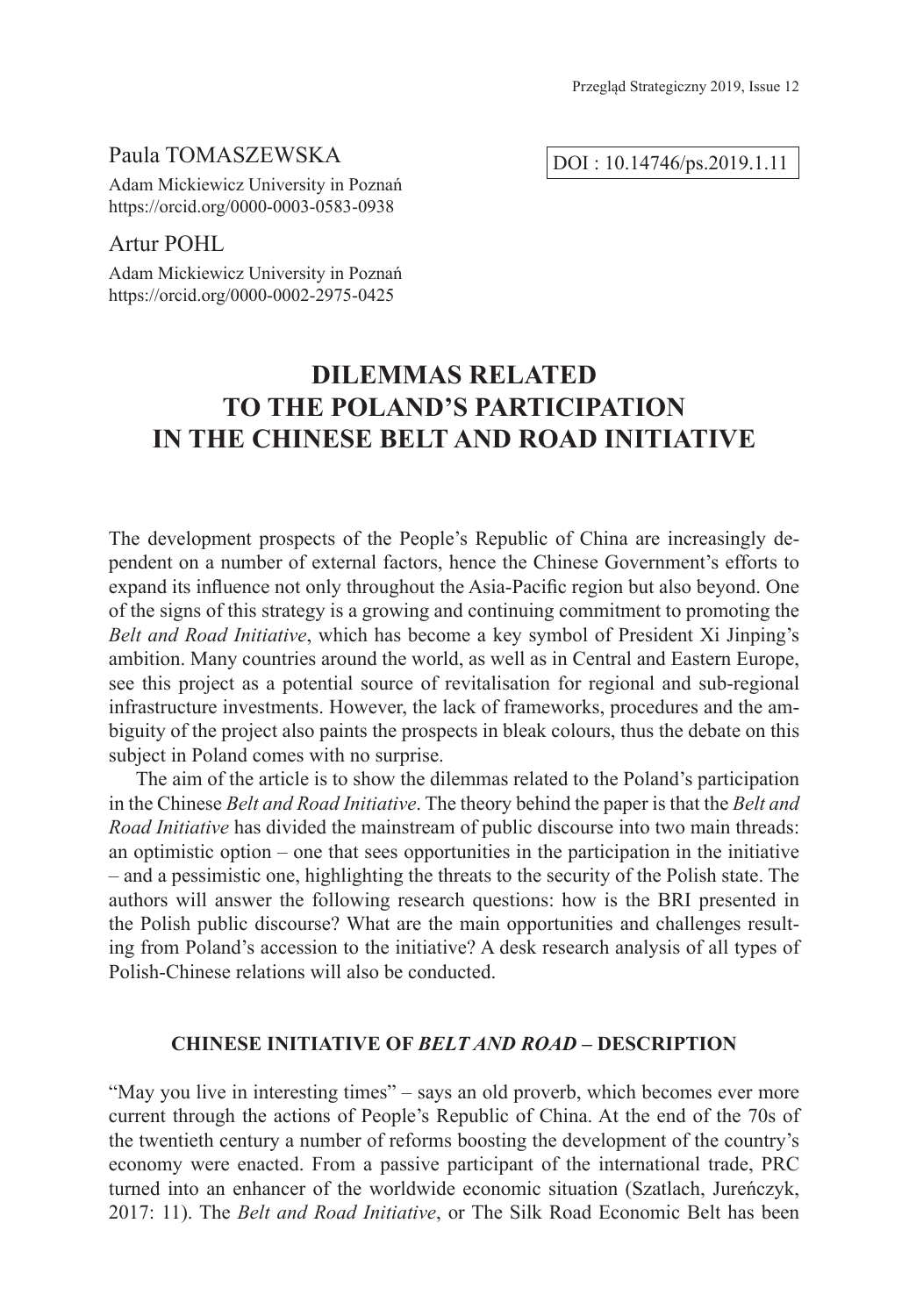announced by the president Xi Jinping in Astana on September 2013. The initiative has been widely promoted ever since. Moreover, during the last nineteenth convention of the Communist Party of China, the initiative was incorporated into the CPC's constitution as one of the main strategic objectives of the state. As a result, the status of the initiative has been elevated by binding the party to fulfil the project's premises in the foreseeable future (*Resolution*, 2017). The *Belt and Road Initiative* is composed of two elements: the nautical and the terrestrial one. The China is attempting to build and modernize the roads, rails, ports and other elements of the infrastructure in order to enlarge the economic exchange with more than 70 countries located between the Baltic and the Pacific (Will China's, 2018). According to Kevin Sneader, the senior business analyst of McKinsey Global Institute, the idea of The Silk Road Economic Belt has the opportunity of becoming the largest global platform of regional cooperation, encompassing 65% of the global population and creating around 35% of the global GDP (Sneader, 2016). It is worth learning more about The Silk Road Economic Belt as at least its terrestrial leg is planned to run through the Polish territory.

The *Belt and Road* project does not have any defined rules and principles. One may even observe unwillingness among Chinese political elites to introduce any norms binding all participants. China do not want to introduce any rules since it imposes limitation on their negotiation area. The establishing of a single political formula is not in their best interest. They want to remain flexible in its interpretation and implementation. An advantage of such defined concept is the freedom of its management during implementation. In practice, it is difficult to verify the merit-based content of Chinese elites plans, since their message evolves creating an impression of a wide range of ideas rather than a well-thought concept.

Yet another feature of the project is unwillingness to institutionalize it. China emphasise that they do not want to play the role of a state that dominates and exercises control over the entire project. This would contradict the idea of the concept, a concept which is based on the equality principle (*Vision and Actions*, 2015). The Chinese vision of the world order involves non-confrontational gaining of influence abroad. Any country can subscribe to the concept, regardless its geographical and economic constraints (Guoqiang, 2015). It means that the integration does not have any specific boundaries. While promoting the inclusive nature of the project, China encourages other countries to join in, including those of different culture, religion, history, and economic position. However, China have no experience regarding the complexity of political issues in the Middle East or South Asia. The question is whether China is willing to understand culture of other region (Ferdinand, 2016, pp. 941–957).

The *Belt and Road* project has a strategic character. The project aims at allowing a wider access to the market, which is of a great importance especially in the current situation, e.g. there's a need for the place to allocate the trade and the capital surplus or to decrease the pace of the economic growth of China. The country, being the second economy in the world, saw the weakening architecture of the worldwide economy created in *Bretton Woods* and began its own financial institutions on the regional level. One of the examples is the Asian Infrastructure Investment Bank created on 24th October 2014, which supports the development of the concept. What is more, Poland is, since 6th June 2016, a member country, which ratified The Agreement on the Estab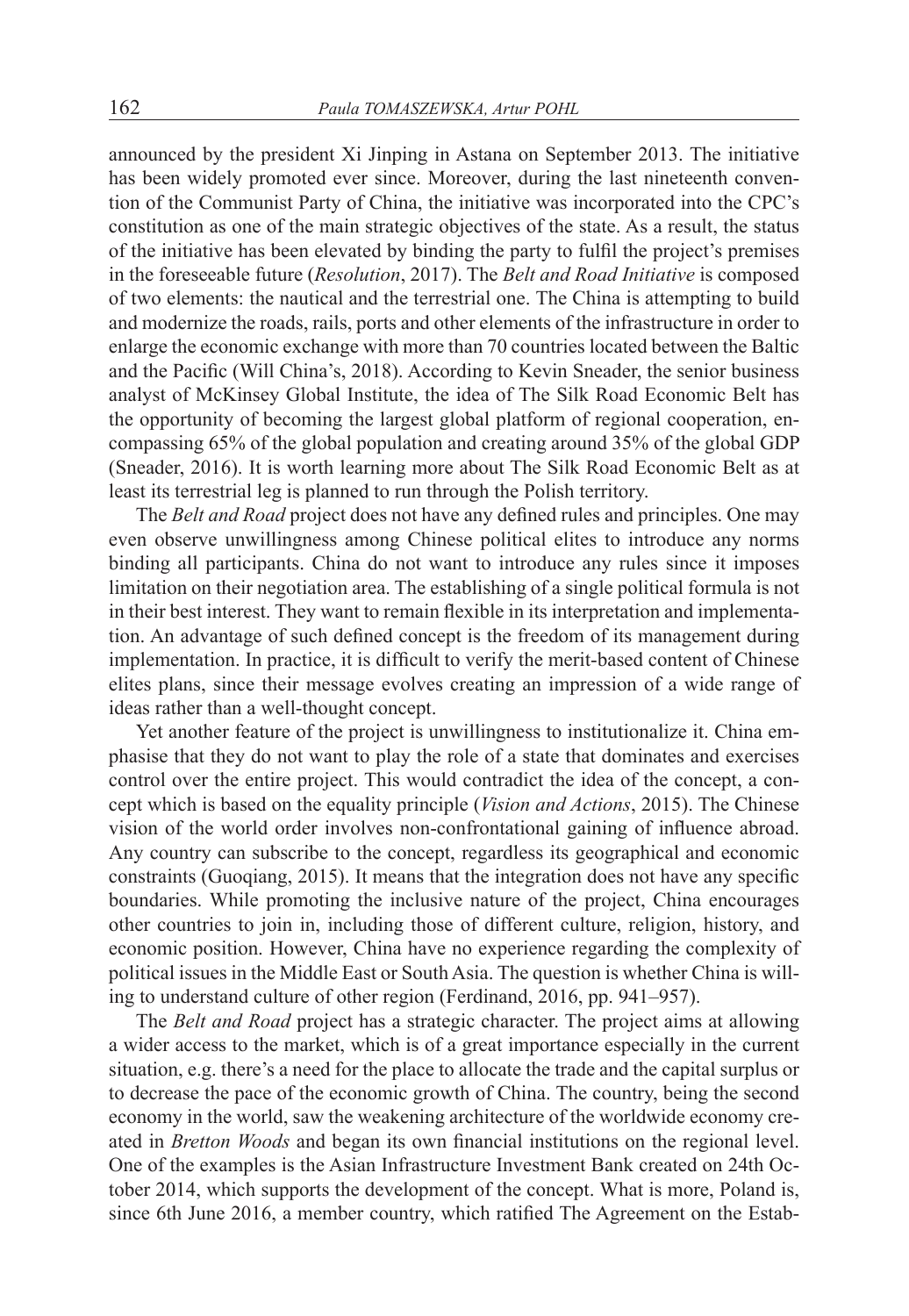lishment of the Asian Infrastructure Investment Bank. Moreover, on December 2014, PRC convened The Silk Road Fund providing it with 40 billion dollars of capital at its disposal (Jianxin, Wong, 2015). The New Development Bank, established on the first day of the VI conference during the BRICS summit in the Brazilian Fortaleza, is going to become an additional financing source for the fund. However, it worth pointing out that apart from the banks at the international level, China is going to finance most of its investments bilateral subsidised loans provided by the state banks such as China Development Bank or China Exim Bank.

The unspecified standards of financing are the cause of many suspicions. For instance, it is unknown which currency will be treated as the default one in case of granting loans to other countries. Granting the loans in Juan would most likely accelerate the, expected by the Chinese government, aim of the internationalisation of the currency. Tom Orlik, an analyst from Bloomberg Intelligence points to the fact that countries such as Sri Lanka or Pakistan will not be able to make substantial loans in Juan as they are encumbered with the trade deficit with China (Balding, 2017). It is often stressed that the declared loans for the infrastructural investments must be paid off, if not with money, then, i.e. with natural resources (Wuttke, 2017). Thus, a concern regarding a potential Chinese economic neo-colonialism and substantial dependency on PRC appears. One may forecast that the financial support will imply bequeathing the work on the project entirely or at least partially to the Chinese companies. It is, thus, crucial to look carefully at the declarations offered by the Chinese elites, but also to closely observe their actual actions and undertakings. It seems valid to take up on an actual dialogue and a negotiating strategy with regard to PRC.

### **POLITICAL AND ECONOMIC DIMENSION OF POLISH – CHINESE RELATIONS**

An analysis of current and future relations of Poland with China whose position is continuously growing on the international arena appears necessary. It is possible to distinguish several levels of Polish-Chinese cooperation established as part of bilateral relations (involving two parties), the 16+1 cooperation mechanism, Poland's membership in the *Asian Infrastructure Investment Bank* (AIIB), relations between the People's Republic of China and the European Union (Poland as a EU member state) and declarations related to the *Belt and Road Initiative*. All these levels do not share the same meaning, but they complement each other (Pendrakowska, 2019: 190–206).

Since the beginning of the transformation process in 1989, Poland focused on two main objectives, namely, accession to NATO and the EU and stabilisation and normalisation of relations with neighbours. At that time, the necessity of parallel investments in political and economic relations with states from outside the region, including Asian ones, was disregarded. It was not only after 2008 that Poland's activity on the international arena ceased to be based largely on the Euro-Atlantic zone at the expense of other areas (Szczudlik, 2016). In 2011, on the initiative of the People's Republic of China, Poland signed *Declaration on Strategic Partnership between Poland and the People's republic of China* (Tuszyński, 2014). As Radosław Pyffel notices, Poland has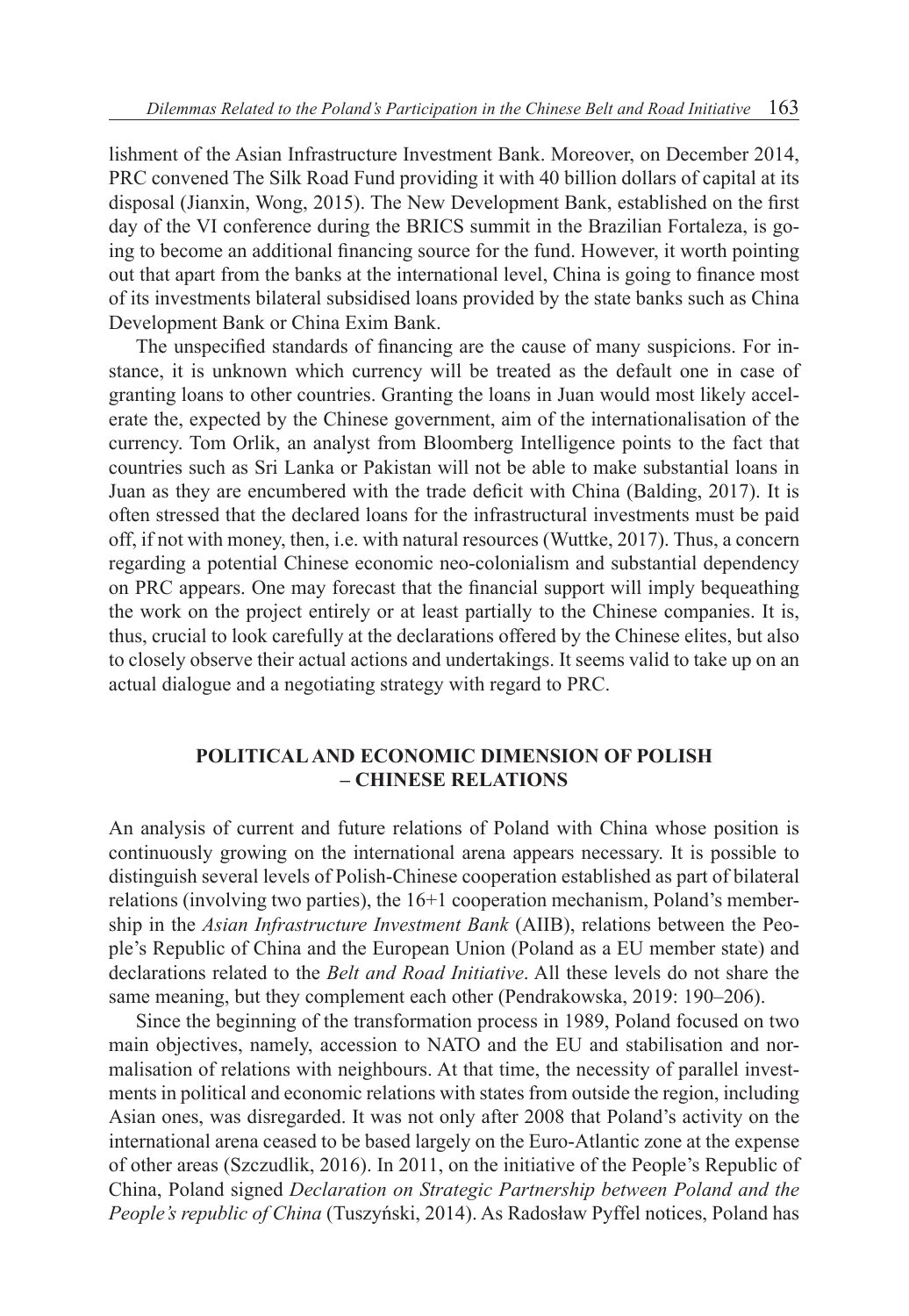become the strategic partner of China without having completed work on formulating its strategy towards that country (Pyffel, 2012).

The current government continues its efforts to run a policy of close relations with China. The revived cooperation has been opened by president Andrzej Duda's visit in the People's Republic of China in November 2015. In June that very year, president of China Chin Xi Jinping visited Poland, nota bene for the first time in 12 years. Then, in November, prime minister Beata Szydło met with prime minister of China Li Keqiang at the summit of China and Eastern European states in Riga (as part of the 16+1 forum). Later, in May 2017, the Prime Minister at the time took part in the *Belt and Road Forum* that took place in Beijing (Winiecki, 2017). Owing to this type of meetings, China, especially the *Belt and Road* project, has become in a sense part of the main trend of political and media discourse in Poland. The relations between these countries took on a dynamic pace at the time. However, in the current state of relations, one can notice a certain decrease in the intensity of the dialogue that was established in previous years. Nonetheless, the level of bilateral relations is the most effective kind of relations between Warsaw and Beijing. It is worth to emphasise that in 2019, the 70th anniversary of the establishment of diplomatic relations between these two entities took place (*Rozmowy*).

From Poland's perspective, the key element is economic cooperation with China. Unfortunately, its characteristic trait is a great trade deficit of Poland, which grows every year (Walkowski, 2018: 404). The dissonance between the expectations regarding cooperation and their results stems from insufficient consideration of objectives and priorities of the Communist Party of China by some policymakers in Poland. We are dealing here with an authoritarian regime that implements its objectives pragmatically, which are often at odds with the interests of prospective partners. It is also worth to remember that pursuant to the Strategy for Responsible Development (the so-called Morawiecki's Plan), new markets for investments should be sought (Morawiecki, 2017). European markets become saturated and one has to be prepared for extended cooperation. Therefore, the Asian direction for such actions to be undertaken seems more and more profitable. The upcoming decrease of the EU funds encourages Warsaw to obtain new economic partners from Asia. Examples of such implemented actions are already visible. On 14 March 2019, the Polish-Chinese Main Chamber of Commerce inaugurated its operation. The scope of its tasks shall include, among others, creating a dialogue platform for business and governments of Poland and China, assisting Chinese and Polish companies in establishing business contacts, organising trips and meetings, and encouraging more Chinese companies to invest in Poland (Gryciuk, 2019). It is possible that it will constitute a bridge between the governments and business environment. However, tension in relations between the states occur as well, an example of which is the situation of early 2019, when Internal Safety Agency detained two persons suspected of espionage for China, including director of the Polish department of Huawei. Nonetheless, some note that this instance should be analysed not only in terms of Polish-Chinese relations, but also in the context of American-Chinese rivalry (Brona, 2019). In the context of bilateral relations, one should also draw attention not only to the level of state relations but also local relations on the voivodship and poviat levels. Łódź voivodship is the leader in this type of relations (Sarek, 2018b: 6).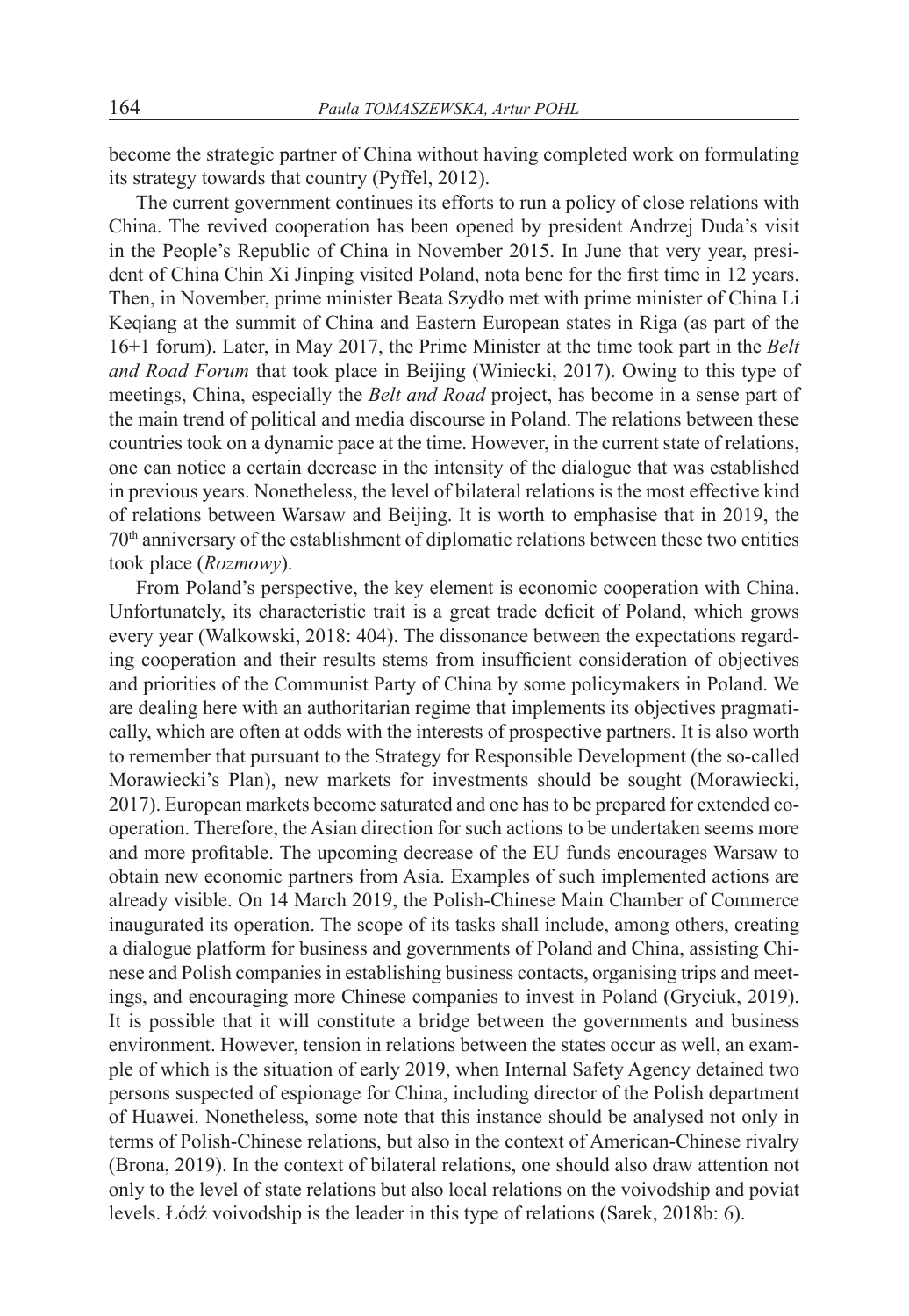Another level of relations, this time a sub-regional one, is China's cooperation with sixteen states of Central-Eastern Europe (16+1). By initiating this kind of cooperation, China intended to strive for, among others, increased economic significance of the EU member states, decreased ideological differences, strengthening China's *soft power* (Kaczmarski, 2015). The initiative was proposed by a former Chinese president Hu Jintao in Warsaw in 2012. It comprises China and 11 EU member states (Estonia, Latvia, Lithuania, Poland, the Czech Republic, Slovakia, Hungary, Slovenia, Romania, Bulgaria) and 5 states outside the EU (Montenegro, Bosnia and Herzegovina, Albania, Macedonia, Serbia) (Kaczmarski, 2015). On 11–12 April 2019, the eight summit of the group took place in the Croatian city of Dubrovnik (Jakóbowski, Seroka, 2019). During the said summit, the first expansion of the format as made since the foundation, inviting Greece to cooperation. Assistance was declared for the EU-China agenda, and also expanding cooperation on rules compliant with the EU law. Although to a considerable extent these states are related by long years of communist past, they are diverse (e.g. culturally, institutionally) (Vangeli, 2018: 674–687). The last summit indicates that economic cooperation in the 17+1 format may be expanded in the region of the EU member states, since at that time less attention was given to West Balkan countries, to whom most of financing from China had been previously directed (about 7 billion from a 10 billion USD worth Exim Bank credit line) (Jakóbowski, Seroka, 2019). The enthusiasm is however stifled by the lack of actual actions. The teamwork lacks any specific successes. The format also encounters strong criticism, particularly from the 'core' EU member states, such as Germany. What is more, allegations appear regarding Beijing's intentional actions to divide the European Union, attempts to build a Chinese lobby in the EU or failure of Chinese investment projects to meet legislative, environmental and social standards of the EU (Kaczmarski, 2015). From the view of Poland, it can be said that although we have been initially referred to as the most significant state in Europe in this group, at present, we undoubtedly play no meaningful role there.

Poland has also joined the Asian Infrastructure Investment Bank (AIIB) as the first country from Central-Eastern Europe (it is the member-founder of this institution). The said bank was created on 24 October 2014. AIIB is the first of Multilateral Development Banks (MDBs) proposed by China, whose key project is to ensure financial support by granting preferential credits to rebuild infrastructure in Eurasia. Soon, AIIB signed cooperation agreements (Fleming, 2016). At present, AIIB has 86 members (AIIB, 2018). The bank's initial capital is 100 billion USD. The greatest shareholder is China (26% votes) with a share of 30% (AIIB, 2018). The institution was not joined by, among others, USA, Japan or Canada, which openly expressed their concern regarding China's excessive role on global markets (Góralczyk, 2015). Although Washington called for his allies not to join AIIB structures, not all of them proved to be loyal. It is possible that the willingness to improve relations with the People's Republic of China, economical pragmatism and potential benefits largely outweighed the trans-Atlantic solidarity.

Moreover, Poland is one of the countries that co-create the Asian Infrastructure Investment Bank. The value of its share in the Bank's initial capital was 831.8 million USD, that is, nearly 1% share. Poland's membership in AIIB is comparable to participation in other international financial institutions, such as the World Bank, where it is estimated at  $0.65\%$ , the European Investment Bank  $-2.06\%$ , and the European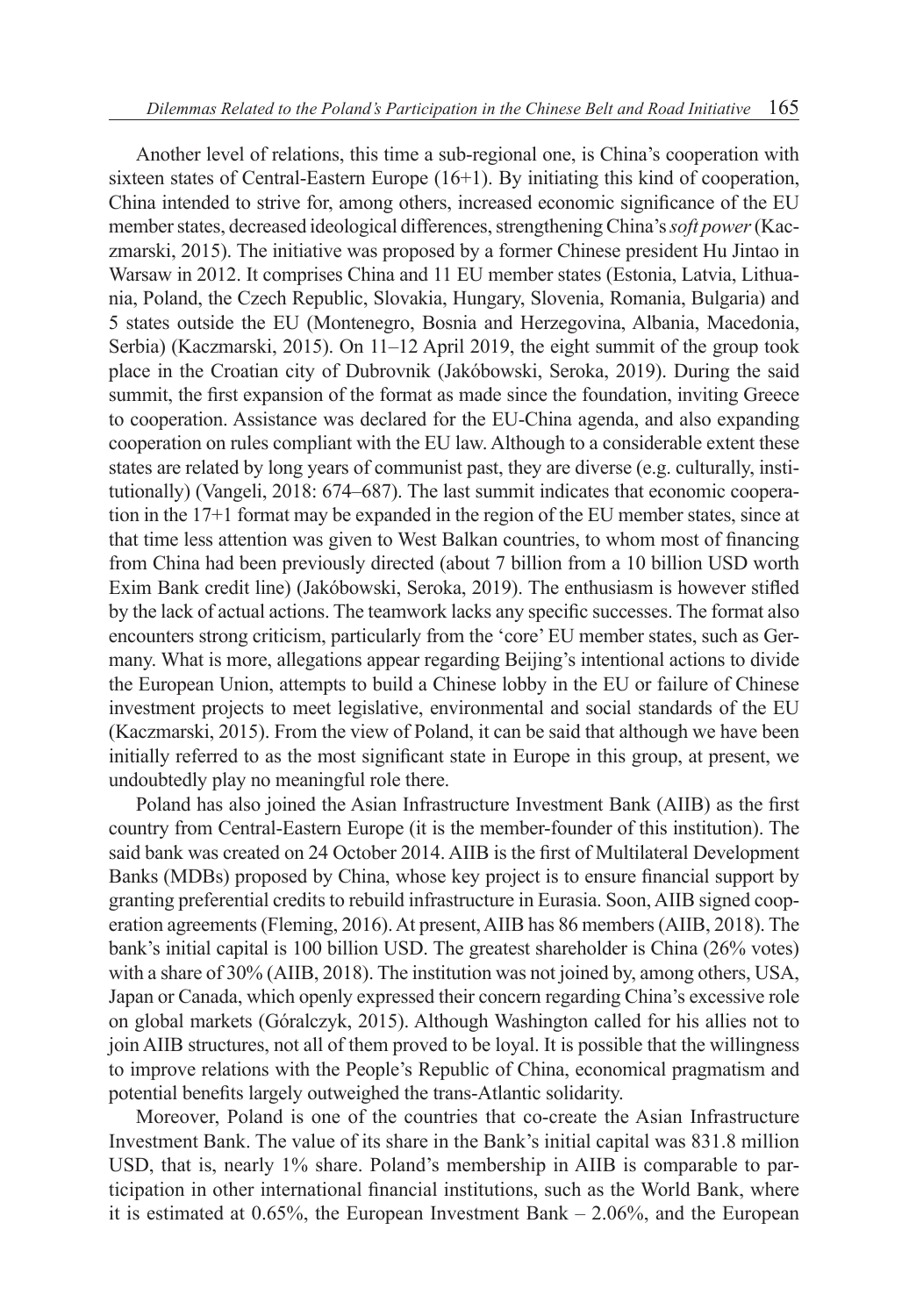Bank for Reconstruction and Development – 1.28% (*Uzasadnienie*, 2015). As for now, placing much hope regarding Poland's role in the structures of this institution seems unjustified, particularly from the view of the manner in which AIIB operates and its determined targets (e.g. infrastructural projects mainly in Asia, and not in Europe) (Buchalska, 2017). However, Poland's share in this Bank has not delivered any measurable results as yet except for obligatory initial capital payments.

Poland is also a member state of the European Union. Accession to the EU has adjusted the optics of Poland's foreign policy. Relationships with this organisation, its members and with the USA have become a priority for the Polish government. In the layer of political declarations, China consider the European Union one of the three main players on the international arena. Nonetheless, in the recent years, bilateral relations with three member states considered regional superpowers (Germany, Italy and Great Britain) has become the basic element of the policy implemented by Beijing in the European Union (Jakóbowski, Popławski, 2018). Chinese investments by Vistula in 2010–2018 estimated only to 1.4 billion euros. In comparison, that is nearly 47 billion euros in the case of Great Britain, 22.2 billion euros in Germany and 15.3 billion euros in Italy (Mazurkiewicz, 2019). As recently as two decades ago, the trade volume between the EU member states and China was insignificant compared to total trade of the EU. However, already in 2017, the European Union has become China's greatest trading partner and China has become the EU's second greatest trading partner after the USA (Puślecki, 2012: 27–40). At present, the trade value between the People's Republic of China and the EU exceeds 1.5 billion euros per day (*China-EU*, 2019). Despite the growing trade with the People's Republic of China, the EU still incurs a considerable deficit in trade with China, which increased to 185 billion euros in 2018 (*Extra-EU*, 2019). One should note that in 2018, Poland exported to China goods worth 2,115 million euros in total and imported goods worth 17,972 million euros in total (*China-EU*, 2019). It should be emphasised that as long as the EU fails to develop the EU's common trading policy with the People's Republic of China, China will continue to enjoy advantage over the decisively incoherent EU. As far as possible, bilateral relations with China should be developed without any detriment to Poland's relations and position inside the EU. We are a state of too lesser importance to exert concession on China by itself regarding access to the Chinese market. Due to this reason, the Polish government should pursue as close cooperation as possible with the EU authorities and other member states in pressing Beijing aiming to achieve a substantial and persistent opening of the market to European products and services. However, one should be aware that exerting a substantial concession on China may be a long-term process whose results are uncertain.

## **CHINESE CONCEPT** *BELT AND ROAD* **AND ITS PERCEPTION IN POLAND**

Poland still lacks a precise and consistently-implemented, long-term strategy for the development of foreign policy with regard to China. Nor there happen to be a consensus between the main political parties on the *Belt and Road Initiative*. Since the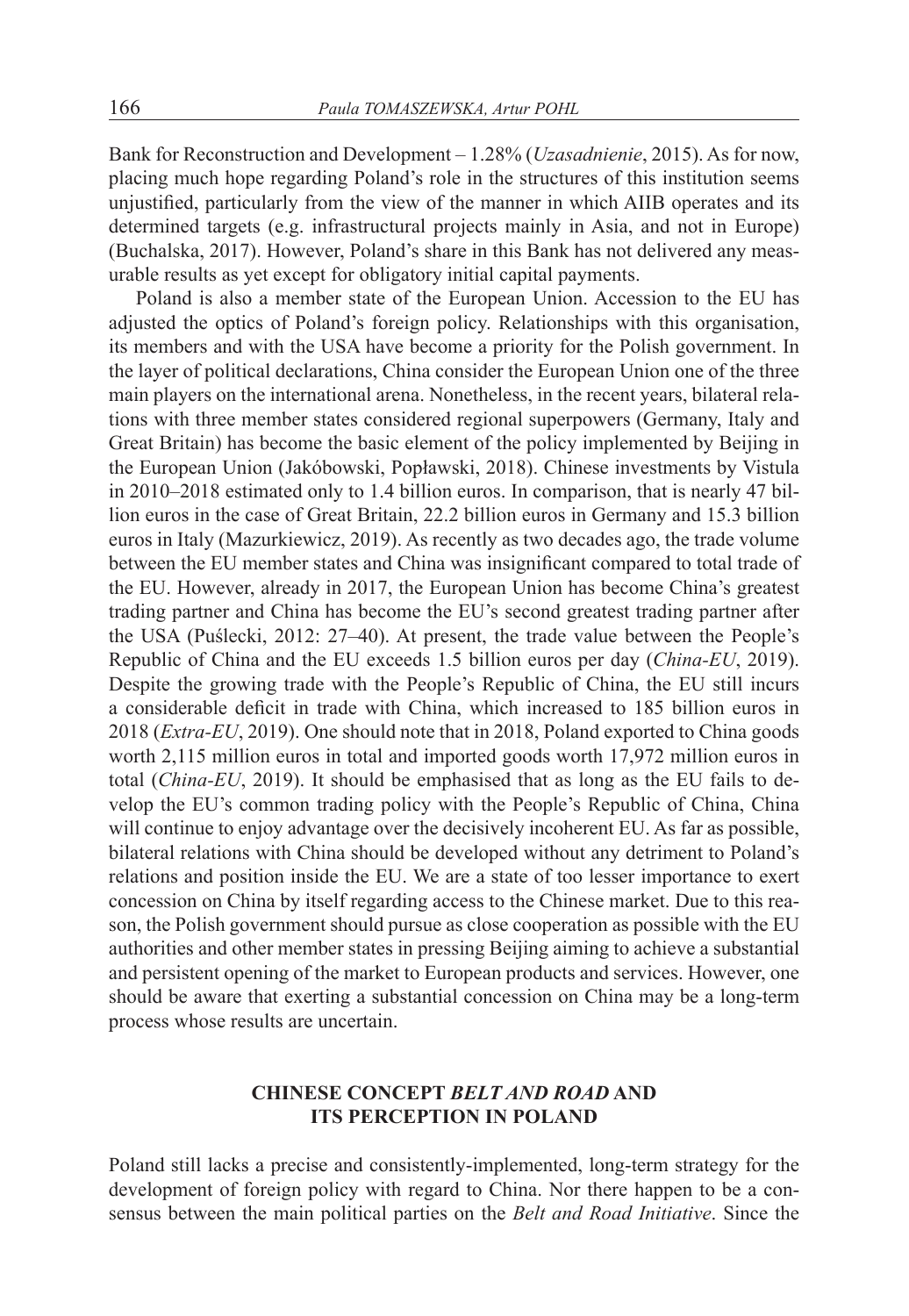announcement of the Chinese initiative, Polish policy making has been in the hands of three prime ministers from different party groups: Ewa Kopacz (Civic Platform), Beata Szydło (Law and Justice) and Mateusz Morawiecki (Law and Justice). Initially, the coalition (Law and Justice; Poland Together; Agreement; United Poland) led by Law and Justice was quite enthusiastic about the Chinese initiative announced in 2013 (*27 krajów UE*..., 2018). It is possible that the authorities in Warsaw hoped that thanks to it Polish exports would grow dynamically, the trade deficit would decrease and Chinese capital would eventually be invested in Poland. On the website of the Law and Justice party, one can find an article from 2016 entitled: "The New Silk Road offers huge economic opportunities and benefits." It quotes the words of Beata Szydło who, during the inauguration of the International Forum for the New Silk Road in Warsaw, pronounced the following: "Poland, thanks to the convenient location of our rail terminals and seaports, is a natural partner for this ambitious project. [...] The sustainable development plan initiated by the Government of the Republic of Poland will further enhance Poland's attractiveness and significance in the context of transport and trade connections between Europe and Asia" (*Nowy Jedwabny Szlak*…, 2016). Beata Szydło, stressed again in 2017, when speaking in Beijing at the first ever *Belt and Road Forum*, that the Polish government had been working for many months on common strategic points for the development of Poland and China (Kublik, 2017). As the Government Information Centre informed then, the priority for the Polish side were negotiations on the full opening of the Chinese market for Polish agricultural products (Podskoczy, 2017). However, after Xi Jinpinga's visit to Warsaw, Minister Witold Waszczykowski noted that: "The Chinese consider Poland to be the most important partner in the group of 16 countries of Central and Eastern Europe due to its size and central location. The BRI initiative enables the creation of new technology parks, industrial zones and business centers in our country, from which the Chinese will be able to conduct their operations in the rest of Europe" (Borowiak, 2016). Mateusz Morawiecki also expressed his optimism about the Chinese stand, while still acting as Deputy Prime Minister he said that Poland wants to actively participate in the implementation of this Chinese vision, because it creates promising prospects for Polish entrepreneurs who see their chances in developing their business on the Chinese market. He expressed his hope that the initiative will also encourage Chinese investors to increase their capital involvement in our country (Borowiak, 2016). In turn, in 2018, when asked about potential threats to Poland's participation in the project, Minister of Infrastructure Andrzej Adamczyk said that he neither did nor would see them as long as Warsaw was careful and prudent in implementing the tasks related to the realization of this idea and the construction of the transport corridor. He also added that we should be an active participant in this project, or this route will bypass us (*Adamczyk*…, 2018).

However, the pace of the cooperation at the government level began to slow down, hopes for significant benefits weakened, and not only more and more dilemmas emerged but also analyses on the possible threats resulting from participation in the initiative marred the initial optimism. Already in January 2017, the attitude of the Polish authorities became more skeptical and suspicious. One such example could be the situation when the Military Property Agency, supervised by the then Minister of National Defence Antoni Macierewicz, blocked the tender for a plot for a container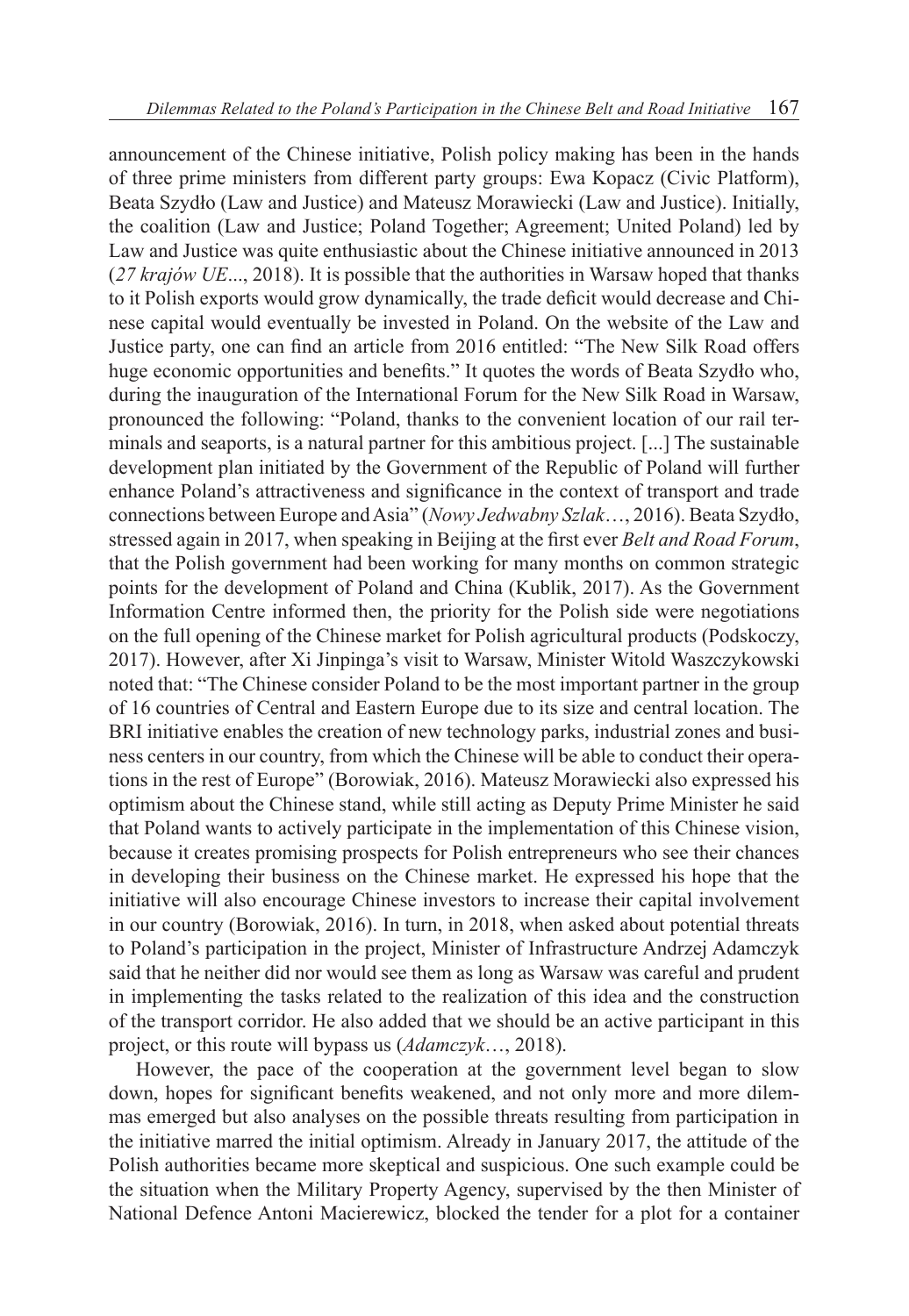terminal in Łódź (Majmurek, 2017). Antoni Macierewicz was one of the critics of the concept: even though he has never denied its economic benefits, he stressed that the project was dangerous for Polish sovereignty. He added that it was part of a comprehensive concept of an agreement between Western Europe, Russia and China designed to eradicate the influence of the United States from the Eurasian area and to suppress Poland's independence (*Antoni Macierewicz...*, 2016).

The benefits, but also risks, of the New Silk Road project could also be heard during the 1st International Symposium "One Belt, One Road: Policy, Economy and Technology" held at the University of Technology of Opole. It was attended by the representatives of the Polish Ministry of Foreign Affairs, Chinese embassies in Poland, local authorities and experts – economists, representatives of Polish universities and Confucius Institutes in Poland (*Eksperci…*, 2016). Under Secretary of State in the Ministry of Foreign Affairs, Katarzyna Kacperczyk, emphasized that this project may definitely revitalize Polish-Chinese economic contacts, giving the Polish companies a chance to participate in large investment projects as executors, subcontractors or service providers. She stressed that Poland already has a "good base" in terms of e.g. a railway connection and a container terminal in Gdańsk, from which deliveries and goods Cargo are already being shipped to China and other destinations (*Eksperci…*, 2016).

The answers to requests published on the website of the Polish Parliament<sup>1</sup> are also particularly interesting research-wise. In the justification for the question number 22958 by Mr MP Paweł Pudłowski, dated 26 June 2018, concerning the position of the Polish government on the New Silk Road, it was stressed that the Polish government acknowledges the advantages of this Chinese economic and political vision. In addition, attention was drawn to the role of the Solidarity Port (*Centralny*…) as the eastern gateway to the EU. Again, the common argument was used, namely that Poland, due to its geographical location, offers the best location for a logistic air-rail-road junction intended for handling goods transported between the EU and China (Adamczyk, 2018). Answering Ms. MP Agnieszka Ścigaj's enquiry no. 11329, it was admitted that Poland considers the so-called New Silk Road to be an interesting project of primarily economic significance. It was noted that Poland sees in it opportunities for the development of relations with China. The visit of the President of the Republic of Poland Andrzej Duda to the People's Republic of China in November 2015 was also mentioned, during which was signed a Memorandum of Agreement between the Government of the Republic of Poland and the Government of the People's Republic of China concerning the *Belt and Road Initiative*<sup>2</sup> (Stomma, 2016).

It is also worth noting the journalistic discourse on the *Belt and Road* project. Jacek Bartosiak in the pages of the New Confederation in the article entitled Po-

<sup>&</sup>lt;sup>1</sup> There was a total of 49 questions and answers concerning the subject of the Chinese New Silk Road initiative. Status as of 10.05.2019.

<sup>&</sup>lt;sup>2</sup> The Memorandum mentioned is the framework for bilateral cooperation with China on, inter alia, macroeconomic policy coordination and key development strategies, plans and policies of both parties, intensification of information exchange and cooperation on transport and logistics, free trade, financial integration, promotion of relationships between people.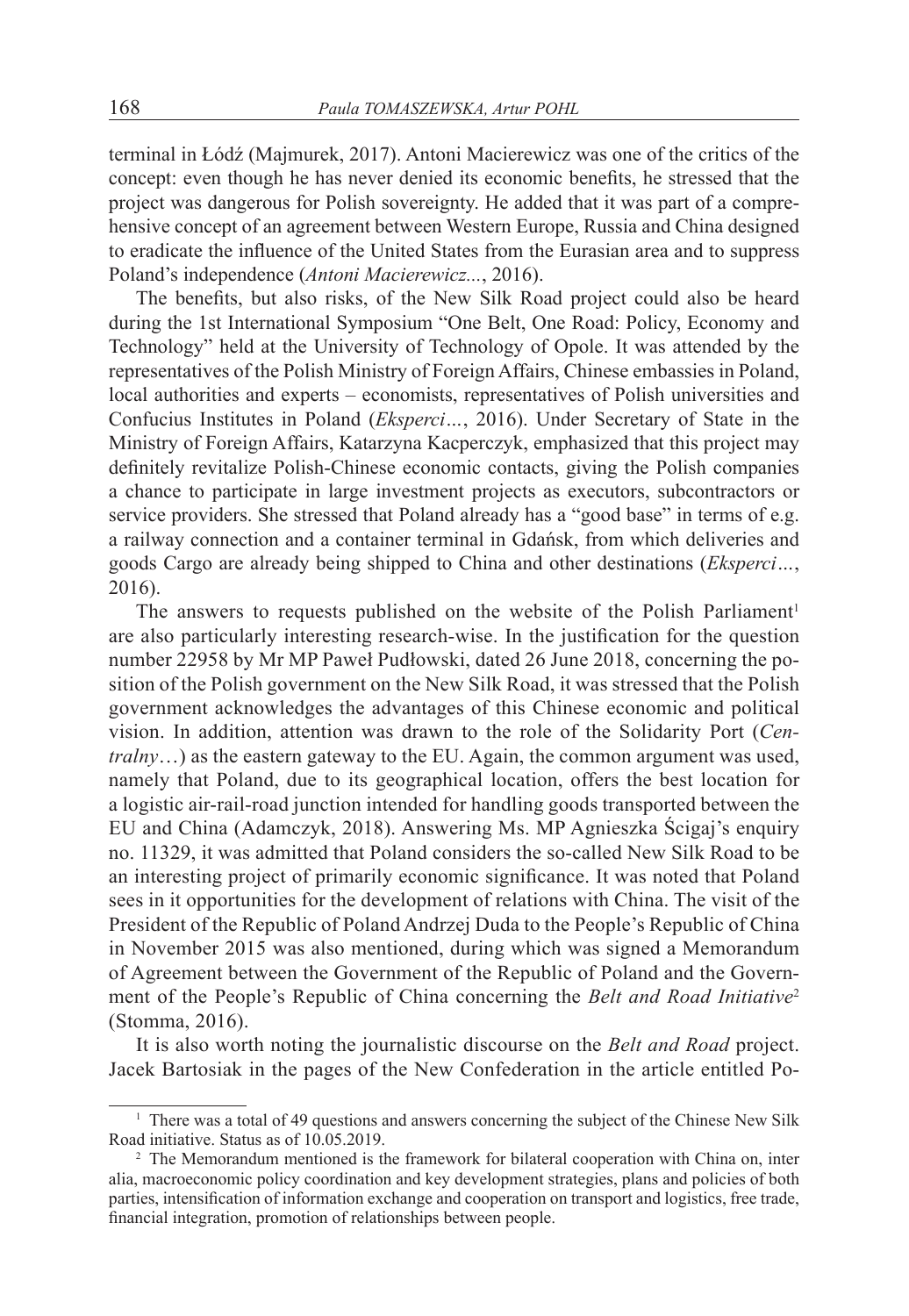land on the New Silk Road stresses right in the first sentence that its construction should be used for development and building of power and influence of the Polish state (Bartosiak, 2016). The author stresses that the geopolitical dimension of the initiative is crucial, and in this respect, first and foremost, Poland's geographical location is a great advantage. He adds that: "The lack of ultimate success in the construction of the New Silk Road will not deprive Poland of its investment, infrastructure or capital left 'on the way' to the completion of the Road. The same applies to the profits and experiences of our companies" (Bartosiak, 2016). However, he cautions that Poland must yet develop a coherent strategy for all its main partners.

More controversy emerges from the Asia Research Centre's report published in 2017. The research has shown that Poland will not benefit significantly from becoming a transit country between China and Europe. It was also concluded that dumping of Chinese goods is not beneficial for Poland. The article warned that the Polish focus should be on investments and not on construction contracts for Chinese companies (Ivanek, 2017). You can also read about the risks associated with *BRI* on BiznesAlert.pl. Analysts who work there emphasize that it is a tool of soft power of political and economic influence. It can also be used to exploit energy infrastructure for a purpose contrary to the interests of the European Union and NATO (Raport, 2018). For this reason, a reserve is advisable towards it, all the more so because from the Polish point of view this project is still lacking concrete details, for example in the form of agreements (Raport, 2018). Piotr Gadzinowski writes that the lack of a coherent, long-term policy causes a swing of decision making by the Polish authorities. He adds that it may result in the completion of the already foreseen Central Air Station (Gadzinowski, 2018: 230–231), which will prove more useful for the Chinese rather than Polish economy.

However, Anna Antczak points out that although Poland is an important element in this project, it is not welcomed at a high political spheres because of the US reluctance to accept it there. She also points out that China, taking advantage of this project, is very dynamically establishing cooperation with Polish higher education, which may be an opportunity for the Chinese to break the deadlock caused by the demographic decline (Antczak, 2019). Justyna Szczudlik stresses that in the context of the *Belt and Road Initiative*, Poland will play the role of a transit state between China and Europe. She adds that, in the future, the growing interest of the young generation in China may result in breaking open the barrier hindering economic cooperation, attracting investment and internationalisation of Polish enterprises (Szczudlik, 2017: 45). Jacek Perzyński, emphasizes well in an interesting comparison that Xi Jinping is not Santa Claus willing to build millions of factories in Poland or create jobs here. Excessive euphoria may lead to consequences in the form of trade asymmetry (Perzyński, 2019).

It is difficult to give a clear answer on how Poland perceives *BRI* and what it wants to "win" for itself by participating in this project. The discussion on Chinese initiatives and plans is quite diverse on the Polish political scene. While some consider the *BRI* as a threat, others see it as an indisputable opportunity to take advantage of the geographical location of the Polish state.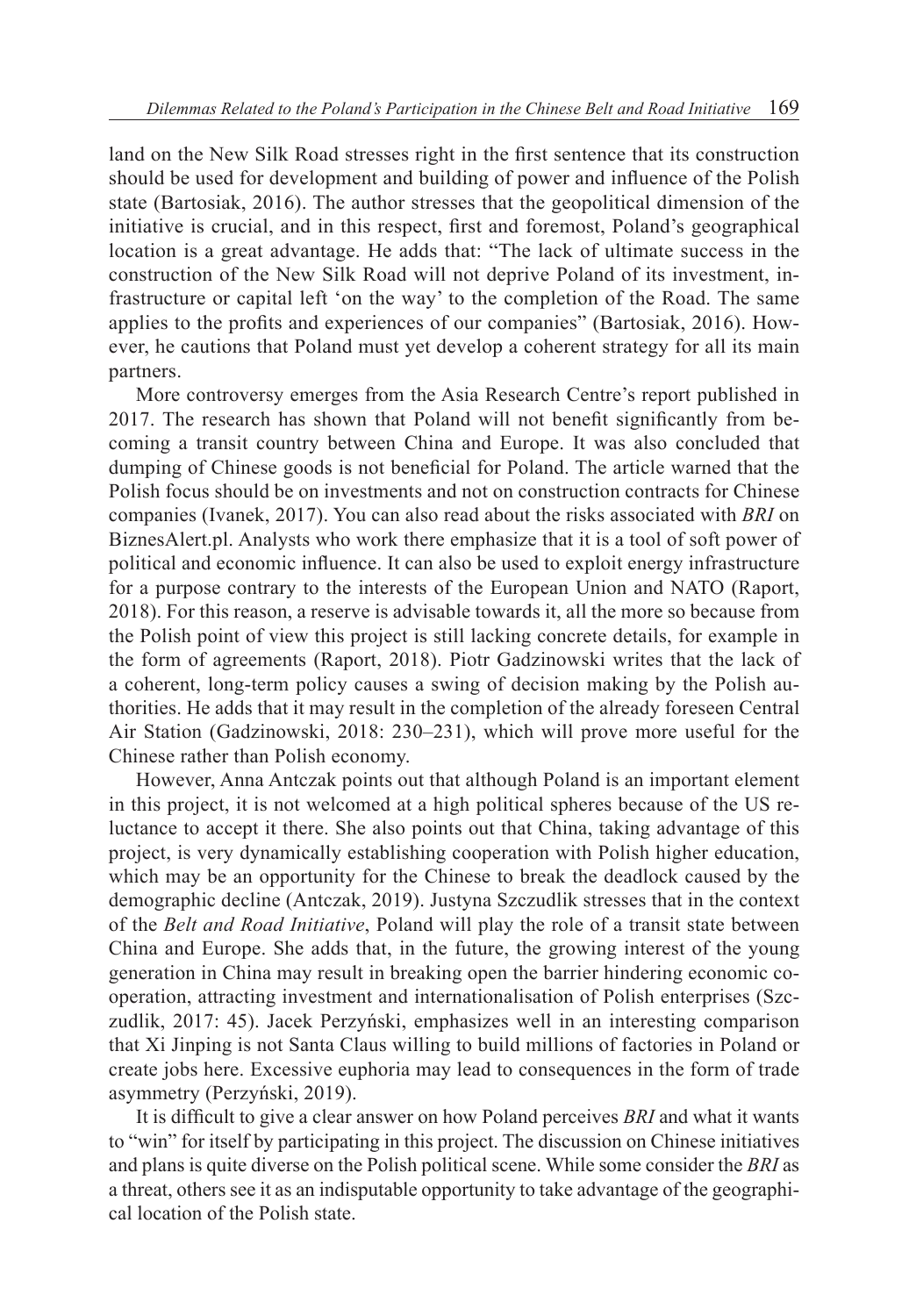#### **POTENTIAL OPPORTUNITIES AND THREATS FOR POLAND RELATED TO PARTICIPATION IN THE CHINESE** *BELT AND ROAD INITIATIVE*

Several levels of challenges can be identified for cooperation with China in the framework of the *Belt and Road Initiative*. With the increasing involvement of the People's Republic of China in promoting the initiative, initially optimistic opinions and analyses of the initiative have begun to intertwine with those of a more sceptical nature, emphasising economic, political and security risks.

The biggest threat in terms of economic issues is the deepening of the Polish trade deficit with China (Gadzinowski, 2017: 65). We should therefore opt for making it easier for Polish companies to access the Chinese market by abolishing many complicated bureaucratic procedures hindering access to the Chinese market. In order to get rid of its production surpluses, China's policy is oriented towards the export. However, it is in Poland's interest to expand the range of products exported to China. They cannot be limited only to the sale of agri-food products. Companies from Poland will have to take into account the competition of Chinese companies. Alicja Buchalska points out that, for example, industrial specialisations presented in the Morawiecki's Scheme as industries in which Poland may gain competitive advantages (e.g. food processing, aviation or automotive industry) are also areas of interest for Chinese investors in Poland (Bachulska, 2017: 171). However, some of the proposed specialisations are competitive industries that both countries want to export (e.g. the furniture industry).

Liu Zuokui's (Chinese Academy of Social Sciences) analysis, published in 2014, shows that Poland is the most attractive country for Chinese companies from 16 countries of Central and Eastern Europe to invest in (Synowiec, 2017). Unfortunately, Chinese investments are usually based on loans that one day will have to be repaid. As Łukasz Sarek underlines, Chinese companies are not willing to take risks related to the usefulness and profitability of investments (Sarek, 2017: 73). Moreover, they do not get involved in the long term and conclude BOT agreements, which translate to Build, Operate and Transfer (Sarek, 2017: 73). This can be expected to be the case for the construction sector and associated investments. Therefore, while discussing partnership with China, Poland should prioritise greenfield investments, which will, among other things, contribute to the creation of more jobs.

Although the number of companies creating and implementing innovative solutions is still growing, Poland does not yet have many companies with advanced technologies, which would be the subject of desire for Chinese investors. Poland should look for ways to secure "young" companies and startups (especially considering the legal aspect). These recently founded entities often offer innovative solutions, but do not have enough capital. As a consequence, they can and, sadly, are bought out by Chinese entrepreneurs. Poland has a qualified workforce, industrial base and a network of specialized suppliers and subcontractors in many industries, as well as constantly improving transport and industrial infrastructure, its own absorptive market and good access to Western European markets. These are favourable conditions for investment in the manufacturing sector. It should be remembered, however, that China is a complicated and demanding partner and, in the long run, it will not be beneficial for Poland to become a transit country connecting Europe with China, as well as opening logistics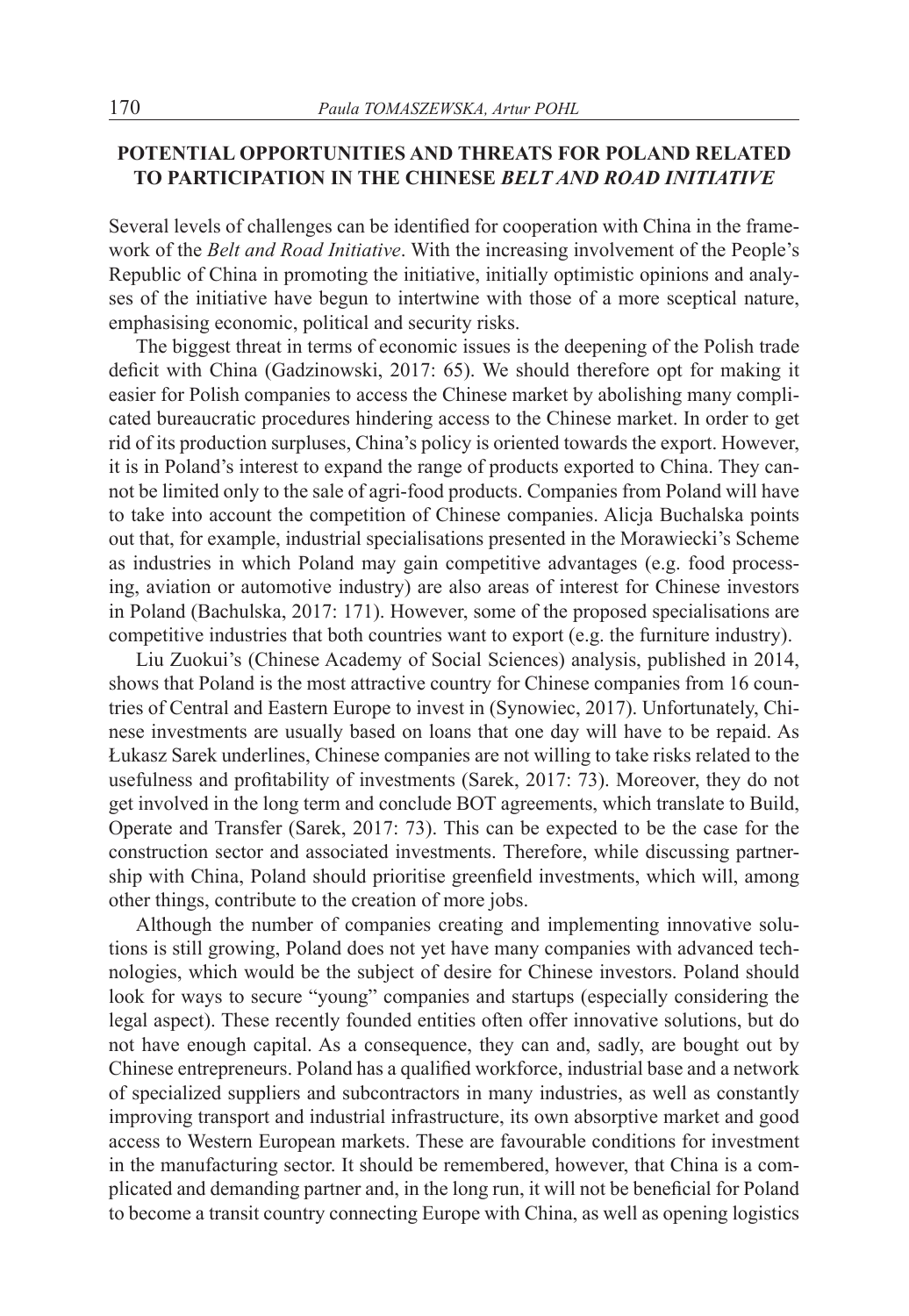centres. Moreover, creating transport hubs and improving transport infrastructure may result in increasing the import of products from China. The potential growth of Chinese activity in Poland may lead to a deepening of already existing problems related to, among others, unequal access to the market or investments beneficial for only one of the parties that conclude the agreement. Given such a situation, the progressive weakening of the Polish economy in relation to the growing Chinese economy in the long run may lead to a general decline of Poland's position on the international arena.

Politics constitute yet another challenge. The Bloomberg report shows that China has bought or invested in assets worth at least USD 318 billion in the last 10 years (Tartar, Rojanasakul, Diamond, 2018). The leading sectors with a particularly strong increase in Chinese investment include: automotive, automation and robotics, financial and business services, health and biotechnology (Hanemann, Huotari, Kratz, 2019). In total, some 360 companies from various sectors were acquired, including the Italian tyre manufacturer Pirelli & C, the German industrial robot manufacturer Kuka AG, the Scandinavian car manufacturer Volvo Personvagnar AB and the Swiss energy producer Addax Petroleum Corp (Zeneli, 2019). However, the best known case in point was the acquisition of the majority of shares by the Chinese consortium Cosco in the Greek port of Piraeus (Johnson, 2018). However, studies published by Ernst & Young show that last year Chinese M&A in Europe fell by 21%, with a total of 196 mergers and acquisitions registered in 2018 (*Zukäufe chinesischer*..., 2019). It is stressed that the economic slowdown in the Chinese investment in Europe is due to the ongoing trade conflict between the USA and China (Graupner, 2019). The report of the MERICS research institute also shows that Chinese foreign direct investment (FDI) in the European Union fell by 40% compared to the levels in 2017 and by over 50% compared to the peak of investment in 2016 (Hanemann, Huotari, Kratz, 2019). However, the authors of this report emphasize that the reasons for the decline in FDI in Europe should be seen in the introduction of a new framework for EU FDI control, which affects the decision of Chinese investors (Hanemann, Huotari, Kratz, 2019). Throughout the history, Poland's experience with Chinese projects was also not very good. For instance, the well-known case of COVEC (Chinese Overseas Engineering Company), which in 2009 won a public tender for the construction of two sections of A2 motorway. This was the first public tender in the EU won by a Chinese company. Within 18 months, the company withdrew from the project due to unforeseen costs. Although other Chinese projects are being implemented, such as the construction of electric tractions near Słupsk and Szczecin by China State Grid subsidiaries.

Poland's target role in the creation of the *Belt and Road Initiativ*e aims at being a potential infrastructure base connecting Europe with Asia, so it is worthwhile to pay attention to China's relations with Polish Railway Companies in the context of opportunities and threats. The structure of transport streams, which has been developing for many years, shows that approx. 95% of cargo reaches Europe by sea, and only about 5% by land, by rail (Wing, 2017). he amount of goods transported by this means is nevertheless growing rapidly. Considering the planned development of the *Belt and Road Initiative*, the Polish railway companies PKP CARGO and PKP LHS have recently undertaken a number of actions aimed at becoming and active part of it. PKP LHS has signed two letters of intent on the development of intermodal transport plans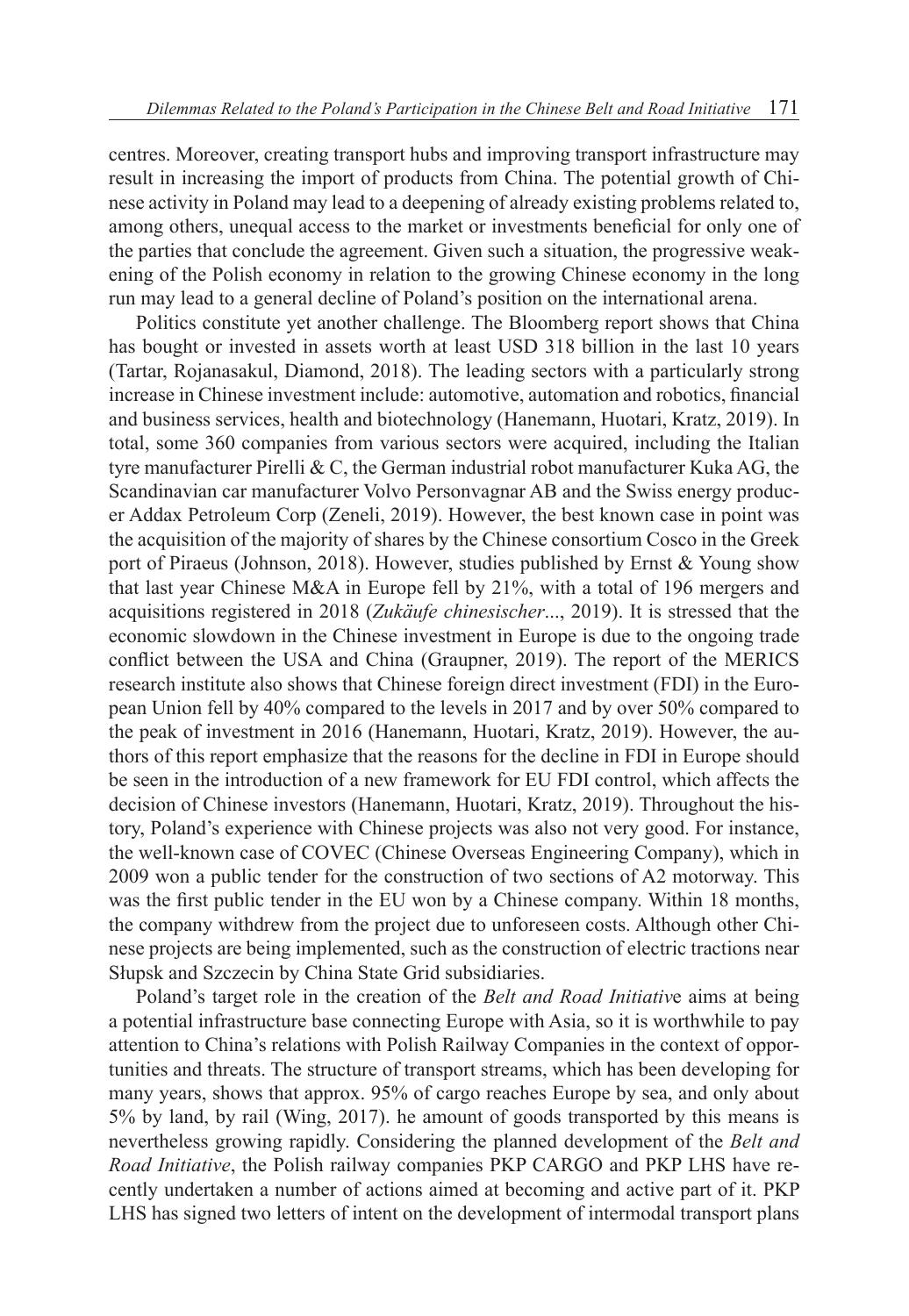between EU, Caucasus and Asian countries. Moreover, in October 2016 the company joined the Coordination Committee of the International Trans-Caspian Transport Route (MTTT), which constitutes the southern leg of the initiative. PKP CARGO has also undertaken numerous activities in cooperation with partners from countries located on the route, both in multilateral and bilateral cooperation. The company operates regular container connections between China and Poland: Warsaw–Suzhou, Łódź–Wu Chan, Pardubice–Chengdu (Wing, 2017). Three rail freight lines run from Chinese Chengdu to Europe: northern to Moscow, southern to Istanbul and central to Łódź in Poland. PKP Cargo has a significant share in the implementation of the latter (*Raport*, 2018).

In recent years, there has been a high growth rate of cargo transport from China to Europe. Poland's ambition should be not only to become a transit country, but also a destination country (Tycner, 2019). In Poland, PKP Cargo's Management Board is trying to attract Chinese attention, as it sees the Chinese investment as an opportunity. The company is not only constantly increasing its presence in the project, but is also becoming a kind of ambassador of the whole story as it is being told in the Polish public space. The activity of the Polish carrier is not surprising, because it is this company that may become the biggest beneficiary of the concept of connecting Europe with China through the railway route (Laskowska-Rutkowska, 2017). China is interested in increasing freight transport to the European Union using the Małaszewicze transshipment station. Currently, 4 thousand containers are handled there every month, i.e. about 12 pairs of trains per day – says Jacek Rutkowski, President of PKP Cargo Małaszewicze Logistics Centre (Kaczmarczyk, 2019). Currently, about 60 percent of the capacity of this transshipment point is used (Li, 2018). By 2026, the capacity of this port in Europe is to quadruple thanks to investments of PKP cargo and PKP Polish Railways (Breźnicki, 2018). In his opinion, the terminal in Małaszewicze is one of the most important points of the BRI. The terminal has free capacity, which in practice means that at least 2 to 3 trains more can be cleared here every day (Kaczmarczyk, 2019). It is located on the main transit route from the EU to Russia, in the central-eastern part of Poland and only 5 km from the border with Belarus (Kaczmarczyk, 2019).

Therefore, it is in the Polish interest to build a central intermodal hub (Logistics Centre) within the borders of our country. According to the information found on the website of the Ministry of Infrastructure, the Central Communication Port "Solidarność" is to be a transport node with integrated air and rail hubs (Centralny, 2018). This project is a great opportunity for Polish transport companies. However, it is crucial that its implementation is not held up by delays or disputes, whether political or financial.

Issues related to the Polish security dilemma are also important. Concerns about China's involvement and influence in Poland are growing. First and foremost, this concerns access to critical infrastructure and increased involvement of Chinese investments in the energy sector. Not less worrying are the takeovers of companies from the high-tech sector, such as the purchase of Kuka by a Chinese company Midea. This, in the long run, may deprive the receiving country of its technological advantage (Sarek, 2017: 71). As Justyna Szczudlik points out, Chinese Huawei operates freely in Poland while it was not admitted to the American market due to uncertainty about the security of software data (Szczudlik, 2017: 52).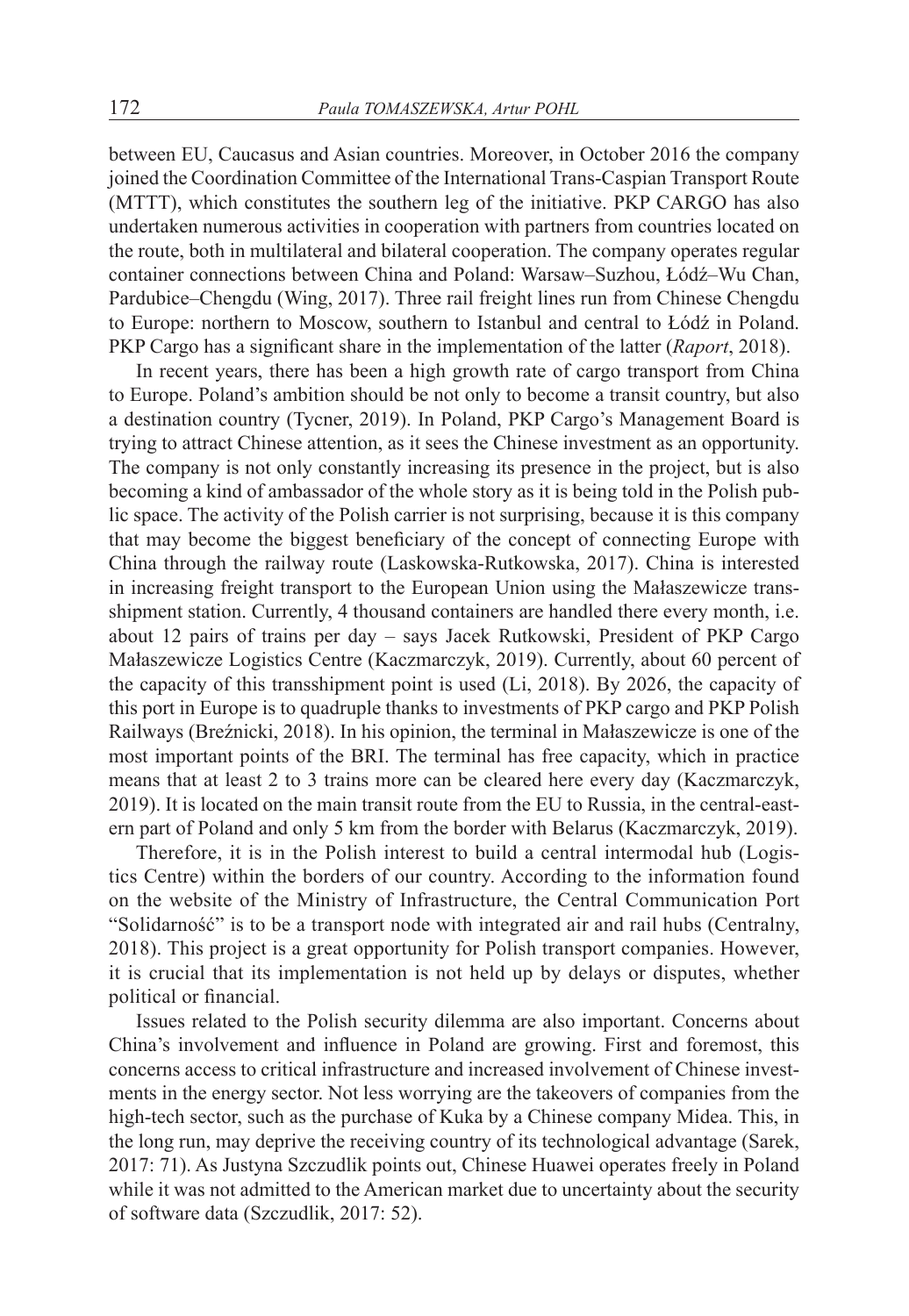There is a risk that Polish safety standards may be undermined. The *Belt and Road Initiative* is a sign of Beijing's political rivalry with Washington on the international stage. Strategically, considering the US-China-Russian issue, Poland seems to focus on the following principle: strengthening the military security structure, which would be based on a close and reliable alliance between Poland and the US, thus building a stronger military capability (through a greater US presence) (Kuo, 2019). Therefore, Warsaw seems to have turned its back to the "Chinese option" and has decided to side with Washington. This is evidenced by the conference on security in the Middle East organised in Warsaw. Such strategic political choices probably stem from the sense of a growing uncertainty and a significant weakness of the European community. China's expansion into Central and Eastern Europe, including Poland, is not seen by EU bureaucrats as a positive move given its potential risks of lessening integration within the EU, a tendency observed in the case of Brexit and right-wing fringes sprouting up in countries such as Hungary. Current Polish politics-eurosceptic and pro-Americanis seen as many inconsistent signals by China. President Andrzej Duda seemed to favour the BRI initiative, but the government clearly does not show such enthusiasm (Kuo, 2017). However, Warsaw should carefully balance its policy of distancing and discouraging European partners and disregarding the importance and scope of Chinese actions. The involvement of the US (within the NATO alliance) in Poland still does not provide a sufficient sense of security. There is also a noticeable weakening of the role of the European Union on the international arena, which has become an impulse for Poland to diversify its economic contacts with countries outside the region. From Poland's perspective, joint actions of all EU member states are important in order to increase access to the Chinese market, and at the same time, thanks to all legal regulations, to minimize possible threats. The desire to diversify political and economic partners in Poland is growing. We should look to the future pragmatically, be guided by the principle of "who gives more." China is not our neighbour, we do not feel threatened by it territorially, but neither is it a potential 'close' partner in terms of military support. However, what Chinese example does indeed effectively demonstrate is our rather illusory Euro-Atlantic sense of security.

In today's global world of interconnections and relations a country cannot exist on its own on the international arena. China has achieved economic success through its strategy of opening up to the world and expanding its markets. This is a valuable lesson to be learnt and an incentive to follow a similar path. So far, the discussion on the consequences of Poland's accession to the *Belt and Road Initiative* has been limited mainly to academic polemics, while the Polish ruling elites have avoided such topics. It is possible that this will change in the face of the upcoming election campaign in Poland. Interestingly, it seems that, as far as Poland is concerned, the pragmatic economic benefit grabs all the attention, and only the opponents of the initiative are concerned about China's communist system, human rights violations or Taiwan's problem.

\* \* \*

The attitude of different parties, publicists, analysts and interest groups towards China oscillates between treating the Chinese *Belt and Road Initiative* as a potential threat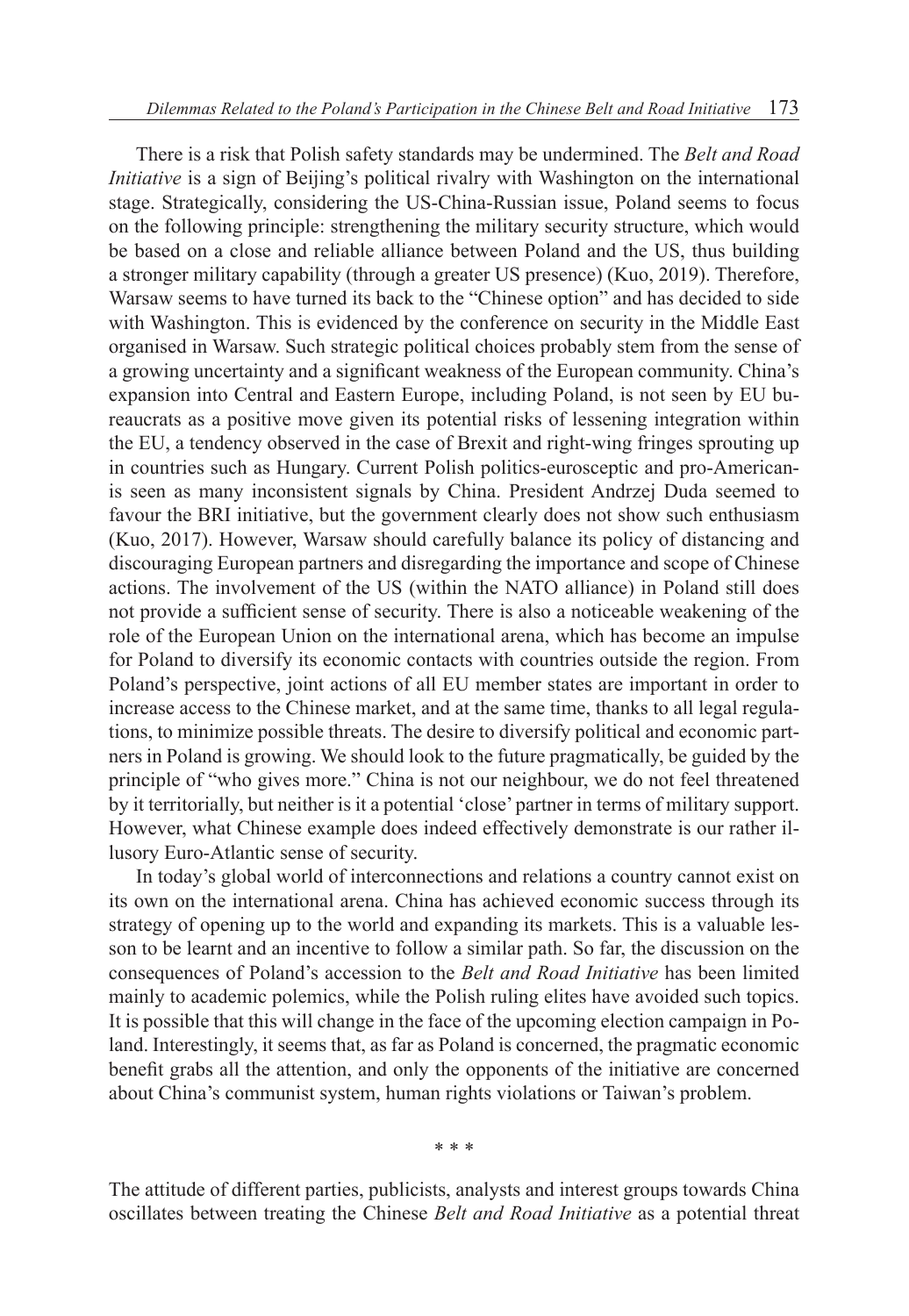and an opportunity for effective cooperation. While the Chinese side remains the prime mover of the initiative, the Polish position is rather reactionary (Mrożek, 2018). Despite the lack of consistency in the discourse of political elites, the intensification of relations between Poland and China under both the Civic Platform (PO) and Law and Justice (PiS) governments is mainly due to the desire to strengthen the trade with China. It is possible to isolate some subsequent stages of Polish attitude towards of the concept *Belt and Road Initiative*:

- 1) Announcing of the BRI and a growing interest in the initiative.
- 2) The signing of a strategic, comprehensive partnership in June 2016, which symbolically took China-Poland relations to a higher level. At that time, the BRI was most enthusiastically perceived, also in connection with the Polish membership in the Asian Infrastructure Investment Bank.
- 3) Deterioration of Polish-Chinese relations, due to, among other factors, blocking land sales, construction of a logistics terminal, or advocating a long-term alliance with the United States.
- 4) A gap in meeting expectations and declarations. The lack of established procedures and the ambiguity of the project caused another wave of skeptical and pessimistic scenarios. Although the emphasis was officially placed on pragmatic economic and infrastructural interests, the political alignment with China did not result in a reduction of the trade deficit on the Polish side.

Currently, Poland has kept to a low-profile strategy of balancing, anticipating and closely monitoring Chinese actions, whereas Polish-Chinese relations are marked by a gap in mutual expectations, mainly related to economic issues. In 2020, Poland will begin the process of reducing EU funds. In the face of these cuts, the distinction between sources of financing for projects through new instruments related to the *Belt and Road Initiative* may constitute a certain alternative.

*The Belt and Road Initiative* may affect any security sector of the Polish state. Therefore, Poland must be prepared institutionally and count with sufficient human resources to cooperate with China. It is also necessary to review all legal regulations that may determine the type of cooperation with such a demanding partner. The Polish state should provide greater legal protection for entrepreneurs who want to invest in China, but also for those who will have to contend with Chinese competition in Poland.

*Belt and Road Initiative* is by no means institutionalized. As a result, the development of a coherent strategy at national level becomes problematic. Lack of information on many BRI issues leaves no scenarios and visions transparent. It seems important to adopt a conscious dialogue and negotiation strategy with the PRC. China wants to develop further, and we have to play the cards we are dealt in such a way to also take some profit out of it. Poland should become engaged where it is most likely to be beneficial and not perceive the whole initiative through a simplified lens of geopolitical competition or directly as a threat. The Polish Government will one day have to develop a more proactive stance towards the Chinese initiative. Further implementation of the concept is an exciting prospect that can bring enormous benefits but also risks-both for China and for Poland.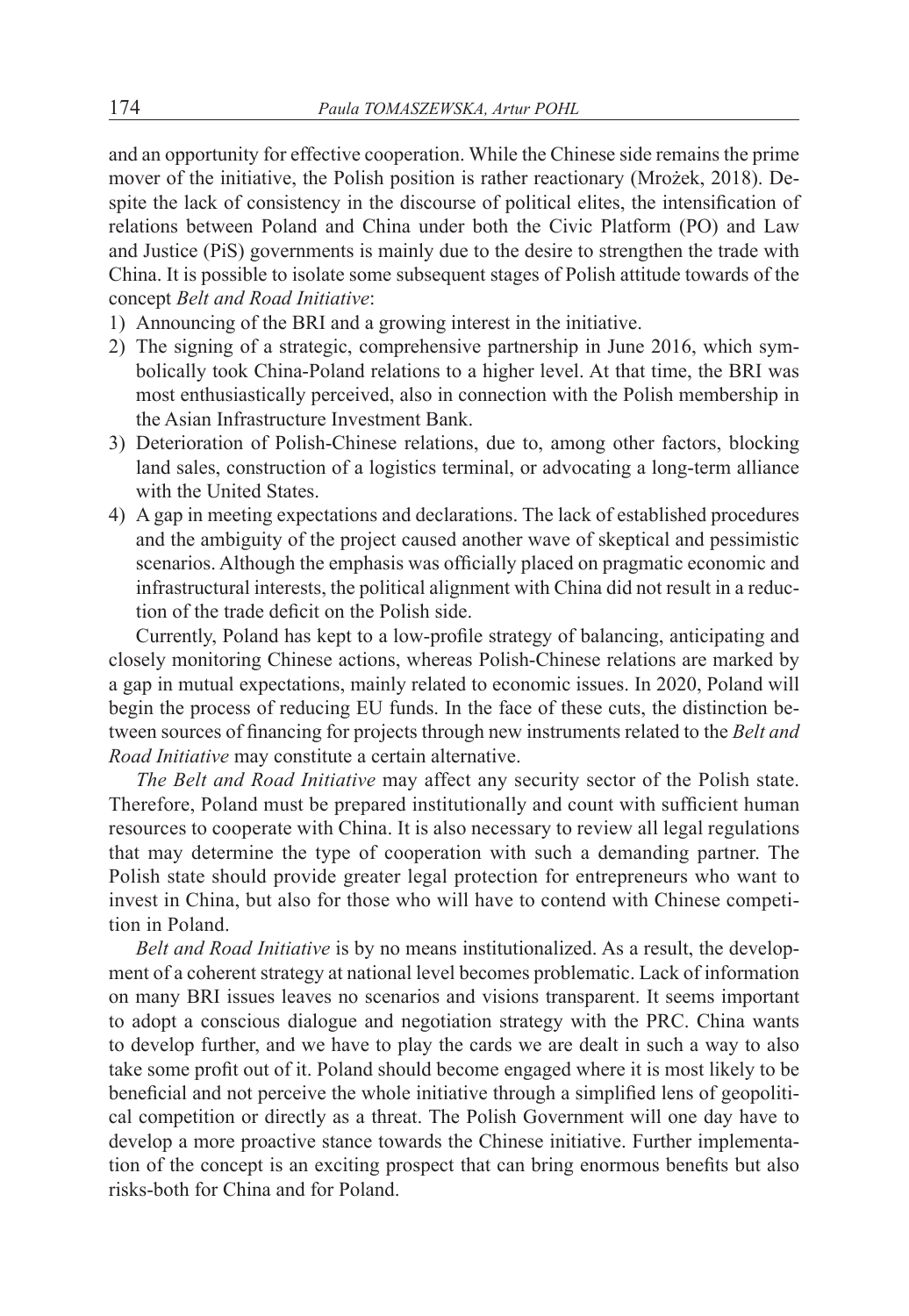#### **REFERENCES**

- Adamczyk A. (2018), *Odpowiedź na interpelację nr 22958 w sprawie nowego Jedwabnego Szlaku*, oficjalna strona internetowa Sejmu RP, 27.07.2018, http://www.sejm. gov.pl/sejm8.nsf/interpelacjaTresc.xsp?documentId=6214DF0CB215F1C9C12582 DA00490B8F&view=1o (10.05.2019).
- *Adamczyk: Nowy Jedwabny Szlak przyda się Polsce, ale…* (2018), "Biznes Alert", 16.03.2018, http:// biznesalert.pl/adamczyk-nowy-jedwabny-szlak-polska/ (04.05.2019).
- Antczak A. (2019), *Polska mogłaby odgrywać ważniejszą rolę w regionie*, "Rzeczpospolita", 01.01.2019, https://www.rp.pl/Unia-Europejska/181239957-Polska-moglaby-odgrywacwazniejsza-role-w-regionie.html (03.05.2019).
- *Antoni Macierewicz: Nowy Jedwabny Szlak to zagrożenie dla Polski* (2016), Geopolityka.net, 15.12.2016, http://geopolityka.net/antoni-macierewicz-nowy-jedwabny-szlak-to-zagrozeniedla-polski/ (29.04.2019).
- Balding Ch. (2017), *Can China Afford Its Belt and Road?*, "Bloomberg", 17.05.2017, https://www. bloomberg.com/view/articles/2017-05-17/can-china-afford-its-belt-and-road (02.04.2019).
- Bartosiak J. (2016), *Polska na Jedwabnym Szlaku*, "Nowa Konfederacja", 31.05.2016, https://nowa konfederacja.pl/polska-na-jedwabnym-szlaku/ (21.05.2019).
- Borowiak A. (2016), *Polska otwiera się na Państwo Środka. Chiny wybudują Via Carpatia?*, Forsal, 27.04.2016, https://forsal.pl/artykuly/939368,chiny-duze-projekty-infrastrukturalne-wpolsce-via-carpatia.html (13.05.2019).
- Brona A. (2019), *Problem Huawei a relacje polsko-chińskie*, "Puls Azji", 11.01.2019, http://pulsazji. pl/2019/01/11/huawei-a-relacje-polsko-chinskie/ (17.05.2019).
- Buchalska A. (2017), *Polska*, in: *Chiński projekt "Nowego Jedwabnego Szlaku". Retoryka a rzeczywistość*, eds. K. Iwanek, O. Pietrewicz, Warszawa, pp. 165–181, http://www.cbb.akademia. mil.pl/g2/oryginal/2017\_08/raport-chinski-projekt-njs.pdf (06.04.2019).
- *Centralny Port Komunikacyjny*, Ministerstwo Infrastruktury, https://www.gov.pl/web/infrastruktura/ centralny-port-komunikacyjny (06.05.2019).
- *China-EU international trade in goods statistics* (2019), Eurostat: Statistics Explained, https:// ec.europa.eu/eurostat/statistics-explained/index.php/China-EU\_international\_trade\_in\_ goods statistics#EU and China in world trade in goods (17.05.2019).
- *Eksperci: nowy Jedwabny Szlak korzystny dla eksportu, firm i uczelni* (2016), https://wieden.msz. gov.pl/pl/p/msz\_pl/aktualnosci/msz\_w\_mediach/eksperci\_\_nowy\_jedwabny\_szlak\_korzystny dla eksportu firm i uczelni (17.05.2019).
- *Extra-EU trade by partner* (2019), Eurostat, 16.05.2019, http://appsso.eurostat.ec.europa.eu/nui/ show.do?dataset=ext\_lt\_maineu&lang=en (17.05.2019).
- Ferdinand P. (2016), *Westward ho-the China dream and 'one belt, one road': Chinese foreign policy under Xi Jinping*, "International Affairs", Vol. 92, No. 4, pp. 941–957, https://www.chathamhouse.org/sites/default/files/publications/ia/INTA91\_4\_Ferdinand.pdf (15.05.2019).
- Fleming S. (2016), *AIIB and World Bank to work on joint projects*, "Financial Times", 13.04.2016, https://www.ft.com/content/3995f790-01b0-11e6-ac98-3c15a1aa2e62 (04.04.2019).
- Gadzinowski P. (2017), *Nowy Jedwabny Szlak, czyli transakcje wiązane*, in: *Nowa Pozycja Chin w zmieniającym się świecie*, eds. J. Marszałek-Kawa, A. Stelmach, M. Walkowski, Toruń.
- Gadzinowski P. (2018), *Jakiej polityki Polacy wobec Chin potrzebują?*, in: *Rozważania o kierunkach współczesnej polityki Chin*, eds. J. Marszałek-Kawa, T. Dmochowski, Toruń.
- Graupner H. (2019), *Chinese investments in Europe take a dive*, DW, 05.02.2019, https://p.dw.com/ p/3ClHe (16.05.2019).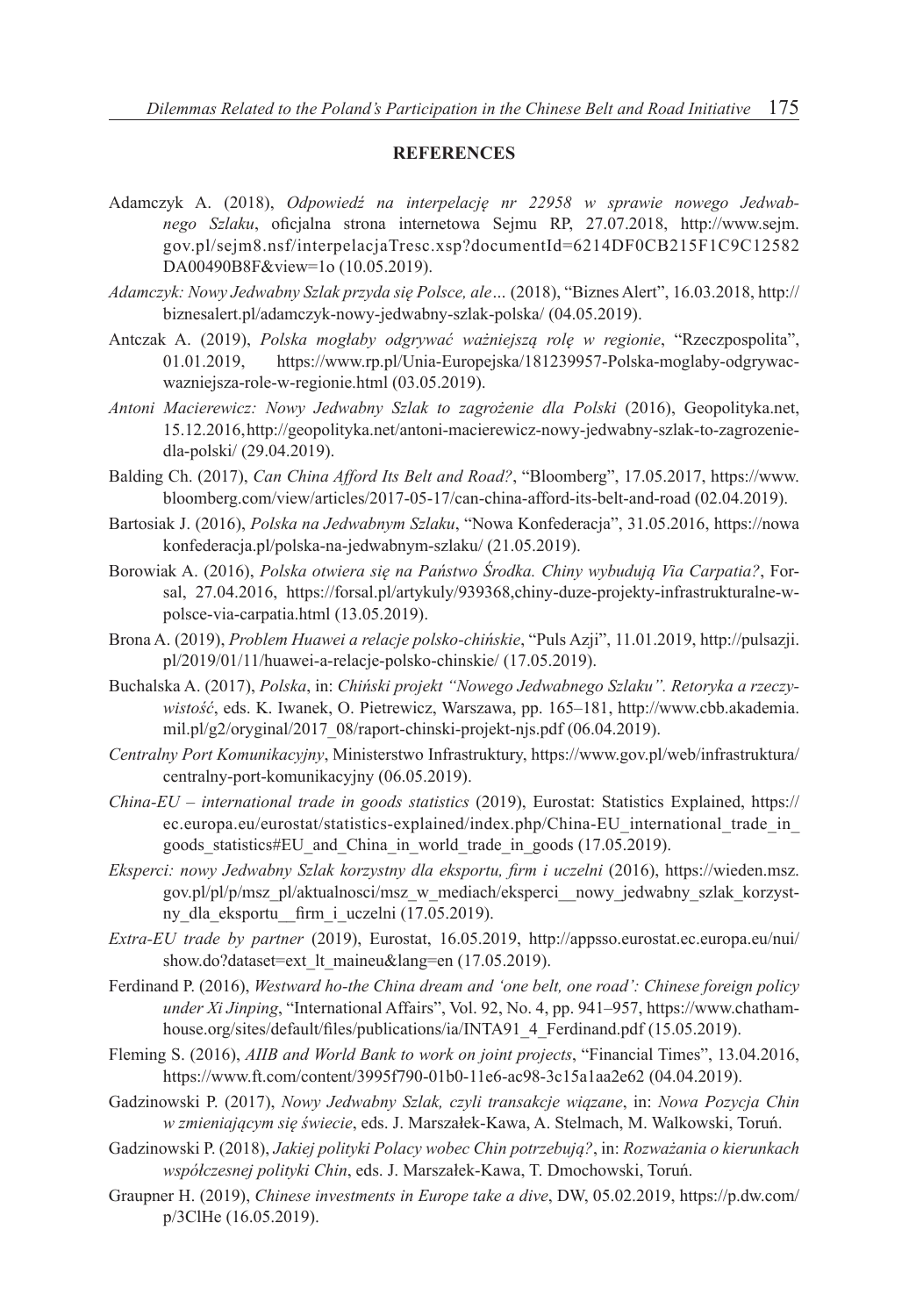- Góralczyk B. (2015), *AIIB: Początek nowego ładu finansowego na świecie*, "Obserwator Finansowy", 11.07.2015, https://www.obserwatorfinansowy.pl/tematyka/makroekonomia/aiib-poczateknowego-ladu-finansowego-na-swiecie/ (02.04.2019).
- Gryciuk W. (2019), *Polsko-Chińska Główna Izba Gospodarcza w Warszawie inauguruje swoją działalność*, Portal inwestycje.pl, 14.03.2019, http://manager.inwestycje.pl/rynek\_manager/Polsko-Chiska-Glowna-Izba-Gospodarcza-w-Warszawie-inauguruje-swojadzialalnosc;336932;0.html (20.05.2019).
- Guoqiang Ch. (2015), *Jointly Building the Belt and Road: Connotation, Significance and Think Tanks Mission*, "China Daily", 14.08.2015, http://www.chinadaily.com.cn/m/drc/2015-08/14/content28557294.htm (10.05.2019).
- Hanemann T., Huotari M., Kratz A. (2019), *Chinese FDI in Europe: 2018 trends and impact of new screening policies*, MERICS, 06.03.2019, https://www.merics.org/sites/default/files/2019- 03/190311\_MERICS-Rhodium%20Group\_COFDI-Update\_2019.pdf (16.05.2019).
- Iwanek K. (2017), *Podsumowanie raportu*, in: *Chiński projekt "Nowego Jedwabnego Szlaku". Retoryka a rzeczywistość*, Raport Ośrodka Badań Azji Centrum Badań nad Bezpieczeństwem Akademii Sztuki Wojennej, August 2017, pp. 5–19, http://www.polska-azja.pl/wp-content/ uploads/2018/08/raport-chinski-projekt-njs.pdf (06.04.2019).
- Jakóbowski J., Popławski K. (2018), *UE wobec oferty Chin: twarde negocjacje czy koalicja przeciw Trumpowi?*, Komentarze OSW, 23.08.2018, https://www.osw.waw.pl/pl/publikacje/komentarze-osw/2018-08-23/ue-wobec-oferty-chin-twarde-negocjacje-czy-koalicja-przeciw (17.05.2019).
- Jakóbowski J., Seroka M. (2019), *Szczyt w Dubrowniku: europeizacja i rozszerzenie formatu 16+1*, 17.04.2019, Ośrodek Studiów Wschodnich, https://www.osw.waw.pl/pl/publikacje/ analizy/2019-04-17/szczyt-w-dubrowniku-europeizacja-i-rozszerzenie-formatu-161 (15.05.2019).
- Jianxin L., Wong S. (2015), *China's \$40 billion Silk Road fund starts work along PE lines: central bank*, "Reuters", 16.02.2015, https://www.reuters.com/article/us-china-silkroad/chinas-40 billion-silk-road-fund-starts-work-along-pe-lines-central-bank-idUSKBN0LK03720150216 (08.04.2019).
- Johnson K. (2018), *Why Is China Buying Up Europe's Ports?*, "Foreign Affairs", 02.02.2018, https:// foreignpolicy.com/2018/02/02/why-is-china-buying-up-europes-ports/ (16.05.2019).
- Kaczmarski M. (2015), *Chiny Europa Środkowo-Wschodnia: "16+1" widziane z Pekinu*, Komentarze OSW, 14.04.2015, https://www.osw.waw.pl/pl/publikacje/komentarze-osw/2015- 04-14/chiny-europa-srodkowo-wschodnia-161-widziane-z-pekinu (10.05.2019).
- Kaczmarczyk M. (2019), *PKP Cargo wjeżdża na Nowy Jedwabny Szlak możliwości*, Forbes, 26.01.2019, https://www.forbes.pl/transport-i-logistyka/pkp-cargo-i-nowy-jedwabny-szlak/ pe8cgfp (06.05.2019).
- Kublik A. (2017), *Gospodarka na Jedwabnym Szlaku, czyli premier Beata Szydło w chińskim chórze powszechnej pomyślności*, "Gazeta Wyborcza", 15.05.2017, http://wyborcza.pl/ 7,155287,21815294,premier-beata-szydlo-w-chinskim-chorze-powszechnej-pomyslnosci. html (28.04.2019).
- Kuo M. A. (2019), *China in US-Poland Relations: Huawei and Geopolitics*, "The Diplomat", 14.03.2019, https://thediplomat.com/2019/03/china-in-us-poland-relations-huawei-and-geopolitics/ (15.05.2019).
- Kuo M. A. (2017), *China in Eastern Europe: Poland's Perspective*, "The Diplomat", 19.12.2017, https://thediplomat.com/2017/12/china-in-eastern-europe-polands-perspective/ (15.05.2019).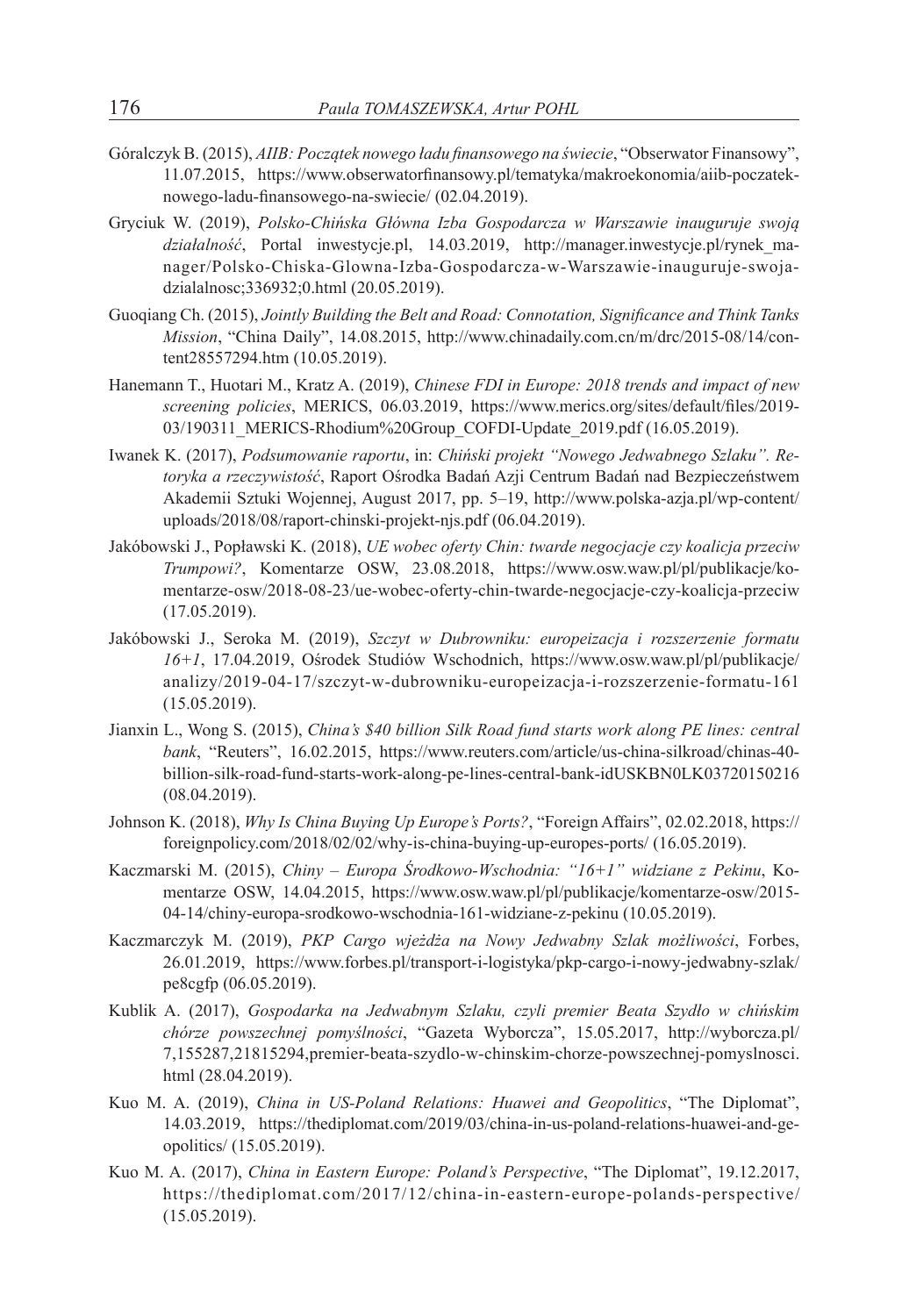- Laskowska-Rutkowska A. (2017), *Nowy Jedwabny Szlak szansą dla Polski. Budowa centralnego hubu logistycznego jest w naszym interesie*, "Forsal", 15.06.2017, https://forsal.pl/ artykuly/1050277,prof-laskowska-rutkowska-budowa-centralnego-hubu-logistycznego-jestw-interesie-polski.html (06.05.2019).
- Li X. (2018), *Feature: Belt and Road Initiative helps Poland be a European transportation hub*, "Xinhua", 30.08.2018, http://www.xinhuanet.com/english/2018-08/30/c\_137431027.h (09.05.2019).
- Majmurek J. (2017), *Macierewicz rozpruł Jedwabny Szlak*, 29.01.2017, "Oko.press", https://oko. press/macierewicz-rozprul-jedwabny-szlak/ (19.05.2019).
- Mazurkiewicz P. (2019), *Polska odpada z wyścigu po inwestycje z Chin*, "Rzeczpospolita", 10.03.2019, https://www.rp.pl/Inwestycje/303109942-Polska-odpada-z-wyscigu-po-inwestycje-z-Chin.html (26.04.2019).
- Morawiecki M. (2017), *Strategia na rzecz Odpowiedzialnego Rozwoju do roku 2020 (z perspektywą do 2030 r.)*, https://www.gov.pl/documents/33377/436740/SOR.pdf (13.05.2019).
- Mrożek M. H. (2018), *Rok Psa to rok współpracy*, "Rzeczpospolita", 15.02.2018, http://www.rp.pl/ Opinie/302159830-Rok-Psa-to-rok-wspolpracy.html (14.05.2019).
- *Nowy Jedwabny Szlak to ogromne możliwości i korzyści gospodarcze* (2016), Oficjalna Strona Internetowa PiS, 20.06.2016, http://pis.org.pl/aktualnosci/nowy-jedwabny-szlak-to-ogromnemozliwosci-i-korzysci-gospodarcze (27.04.2019).
- Perzyński J. (2019), *Jeden Pas i Jedna Droga. Xi Jinping to nie Święty Mikołaj*, "Biznes Alert", 19.03.2019, http://biznesalert.pl/polska-jeden-pas-jedna-droga-chiny-jedwabny-szlak/ (05.05.2019).
- Pendrakowska P. (2018), *Poland's perspective on the Belt and Road Initiative*, "Journal of Contemporary East Asia Studies", Vol. 7, No. 2, pp. 190–206, https://doi.org/10.1080/24761028.20 18.1552491 (25.04.2019).
- Podskoczy A. (2017), *Premier Szydło: Projekt Pasa i Szlaku szansą dla Polski*, "Rzeczpospolita", 12.05.2017, https://www.rp.pl/Gospodarka/170519638-Premier-Szydlo-Projekt-Pasa-i-Szlaku-szansa-dla-Polski.html (06.05.2019).
- *Polska i Chiny chcą zwiększenia wymiany handlowej. Li Keqiang spotkał się z Mateuszem Morawieckim* (2019), TVP INFO, 12.04.2019, https://www.tvp.info/42179810/polska-i-chinychca-zwiekszenia-wymiany-handlowej-li-keqiang-spotkal-sie-z-mateuszem-morawieckim (10.05.2019).
- Puślecki Z. (2012), *Nowe zjawiska w stosunkach handlowo-ekonomicznych Unii Europejskiej z Chińską Republiką Ludową*, "Przegląd Politologiczny", nr 1.
- Pyffel R. (2012), *Strategiczne partnerstwo z Chinami, czyli Sikorski vs Komorowski*, Centrum Studiów Polska–Azja, 04.04.2012, http://www.polska-azja.pl/cspatv-radoslaw-pyffel-analizuje-realizacje-strategicznego-partnerstwa-z-chinami/ (14.05.2019).
- *RAPORT: Polski jedwabny szlak* (2018), "Biznes Alert", 17.03.2018, http://biznesalert.pl/nowyjedwabny-szlak/ (05.05.2019).
- *Resolution of the 19th National Congress of the Communist Party of China on the Revised Constitution of the Communist Party of China* (2017), "Xinhua", 24.10.2017, http://www.xinhuanet. com/english/2017-10/24/c\_136702726.htm (04.04.2019).
- *Rozmowy o relacjach polsko-chińskich w Warszawie*, Ministerstwo Spraw Zagranicznych, https:// www.gov.pl/web/dyplomacja/rozmowy-o-relacjach-polsko-chinskich-w-warszawie (12.05.2019).
- Sarek Ł. (2017), *Chiński dylemat polskiej polityki zagranicznej*, "Polski Przegląd Dyplomatyczny", No. 3 (70), Warszawa.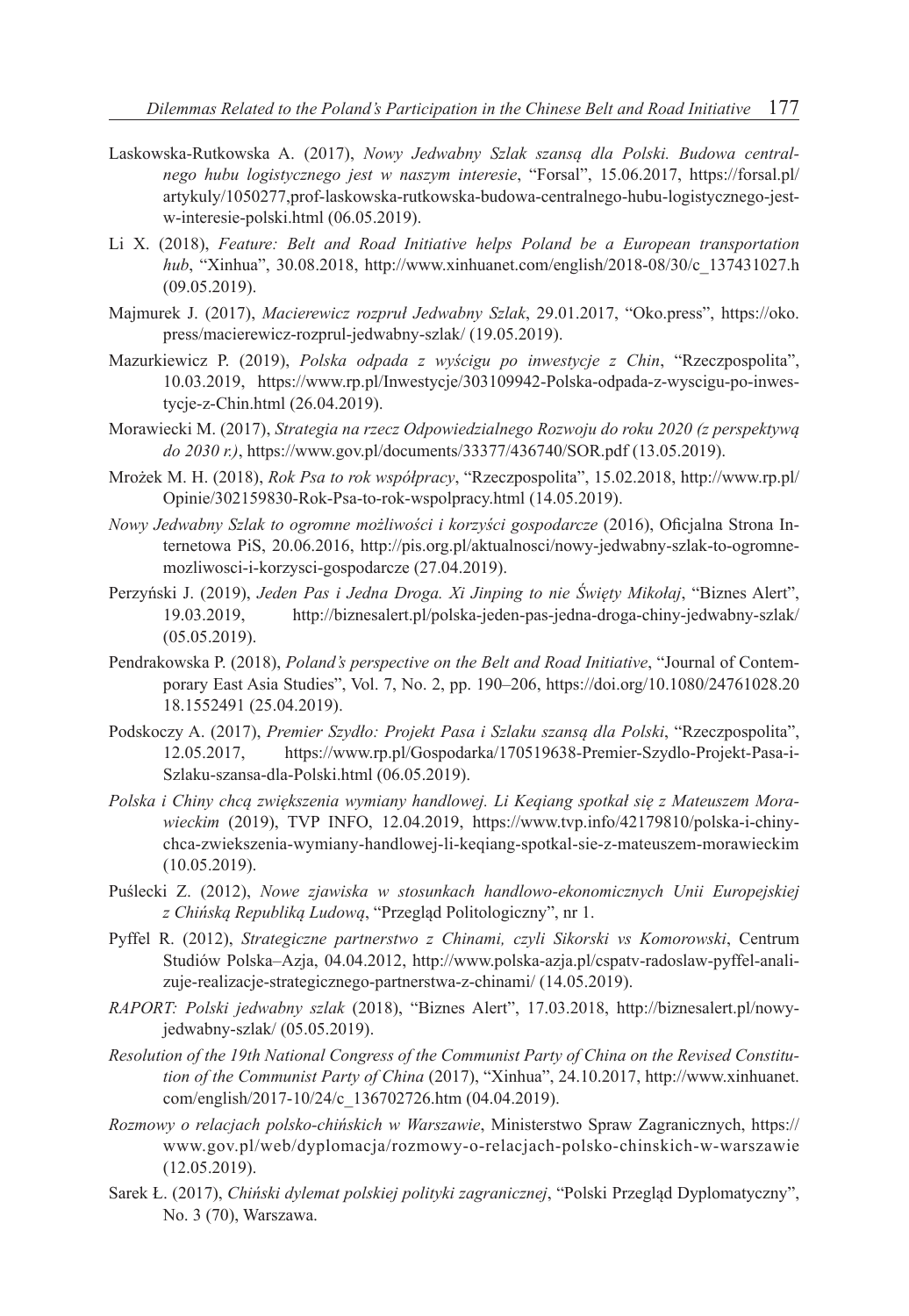- Sarek Ł. (2018), *Polska Chiny UE*, The Warsaw Institute Review, 30.03.2018, https://warsawinstitute.org/pl/polska-chiny-ue/ (10.05.2019).
- Sarek Ł. (2018b), *Polsko-chińskie stosunki gospodarcze w 2017 r. w ujęciu porównawczym*, Ośrodek Badań Azji Centrum Badań nad Bezpieczeństwem Akademii Sztuki Wojennej, 26.07.2018, http://www.polska-azja.pl/wp-content/uploads/2018/08/2018\_08\_raport\_ wspolpraca-gospodarcza-polski-i-chin-2017.pdf (14.05.2019).
- Skrzydło J., *Odpowiedź na interpelację nr 9193 w sprawie projektu "nowego jedwabnego szlaku" z Chin do Polski*, oficjalna strona internetowa Sejmu RP, 07.03.2017, http:// www.sejm.gov.pl/sejm8.nsf/interpelacjaTresc.xsp?documentId=803F00B951FA28C FC12580DD004EA2B9&view=1o (11.05.2019).
- Sneader K. (2016), *China's One Belt, One Road: Will it reshape global trade?*, "McKinsey Global Institute", https://www.mckinsey.com/featured-insights/china/chinas-one-belt-one-roadwill-it-reshape-global-trade (02.04.2019).
- Stomma P. (2016), *Odpowiedź na interpelację nr 2200 w sprawie wyników wizyty wiceministrów oraz Prezydenta Andrzeja Dudy w Chinach*, oficjalna strona internetowa Sejmu RP, 27.04.2016, http://www.sejm.gov.pl/Sejm8.nsf/InterpelacjaTresc.xsp?key=1B6B90C4 (10.05.2019).
- Synowiec T. (2017), *Nowy Jedwabny Szlak w kontekście polskiej racji stanu*, 07.02.2017, Geopolityka.net, http://geopolityka.net/tomasz-synowiec-nowy-jedwabny-szlak-w-kontekscie-polskiej-racji-stanu/ (16.05.2019).
- Szatlach M., Jureńczyk Ł. (2017), *Rywalizacja między Stanami Zjednoczonymi a Chińską Republiką Ludową o dominującą pozycję w globalnej gospodarce*, in: *Nowa Pozycja Chin w zmieniającym się świecie*, eds. J. Marszałek-Kawa, A. Stelmach, M. Walkowski, Toruń.
- Szczudlik J. (2016), *Polska w polityce zagranicznej Chin nie tylko gospodarka*, PISM, 16.06.2016, http://www.pism.pl/publikacje/biuletyn/nr-39-1389 (10.05.2019).
- Szczudlik J. (2017), *Chiński dylemat polskiej polityki zagranicznej*, "Polski Przegląd Dyplomatyczny", No. 3 (70), Warszawa.
- Tartar A., Rojanasakul M., Diamond J. S. (2018), *How China Is Buying Its Way Into Europe*, "Bloomberg", 23.04.2018, https://www.bloomberg.com/graphics/2018-china-business-ineurope/ (14.05.2019).
- Tuszyński R. (2014), *Stosunki polsko-chińskie*, Biuro Analiz Sejmowych, 28.08.2014, http:// orka.sejm.gov.pl/WydBAS.nsf/0/9C4E3AEA5C4D0EE3C1257D400047D2D3/ \$file/Infos\_175.pdf (10.05.2019).
- Tycner A. (2019), *Jak możemy skorzystać na Nowym Jedwabnym Szlaku? Szansa przed PKP Cargo*, Polskie Radio 24, 18.04.2019, https://polskieradio24.pl/42/259/Artykul/2296902,Jak-mozemy-skorzystac-na-Nowym-Jedwabnym-Szlaku-Szansa-przed-PKP-Cargo (06.05.2019).
- *Uzasadnienie projektu ustawy o ratyfikacji umowy o utworzeniu AIIB* (2015), http://orka.sejm.gov.pl/ Druki8ka.nsf/Projekty/8-020-98-2016/\$file/8-020-98-2016.pdf (06.04.2019).
- Vangeli A. (2018), *Global China and Symbolic Power: The Case of 16+1 Cooperation*, "Journal of Contemporary China", Vol. 27, No. 113, pp. 674–687, DOI: 10.1080/10670564.2018.1458 056.
- *Vision and Actions on Jointly Building Silk Road Economic Belt and 21st-Century Maritime Silk Road* (2015), National Development and Reform Commission, 28.03.2015, http://en.ndrc. gov.cn/newsrelease/201503/t20150330\_669367.html (10.05.2019).
- Walkowski M. (2018), *Chińska strategia rozwoju społeczno-ekonomicznego. Implikacje dla Unii Europejskiej*, Poznań.
- *Will China's Belt and Road Initiative outdo the Marshall Plan?* (2018), "The Economist", 08.03.2018, https://www.economist.com/news/finance-and-economics/21738370-how-chinas-infrastructure-projects-around-world-stack-up-against-americas-plan (02.04.2019).